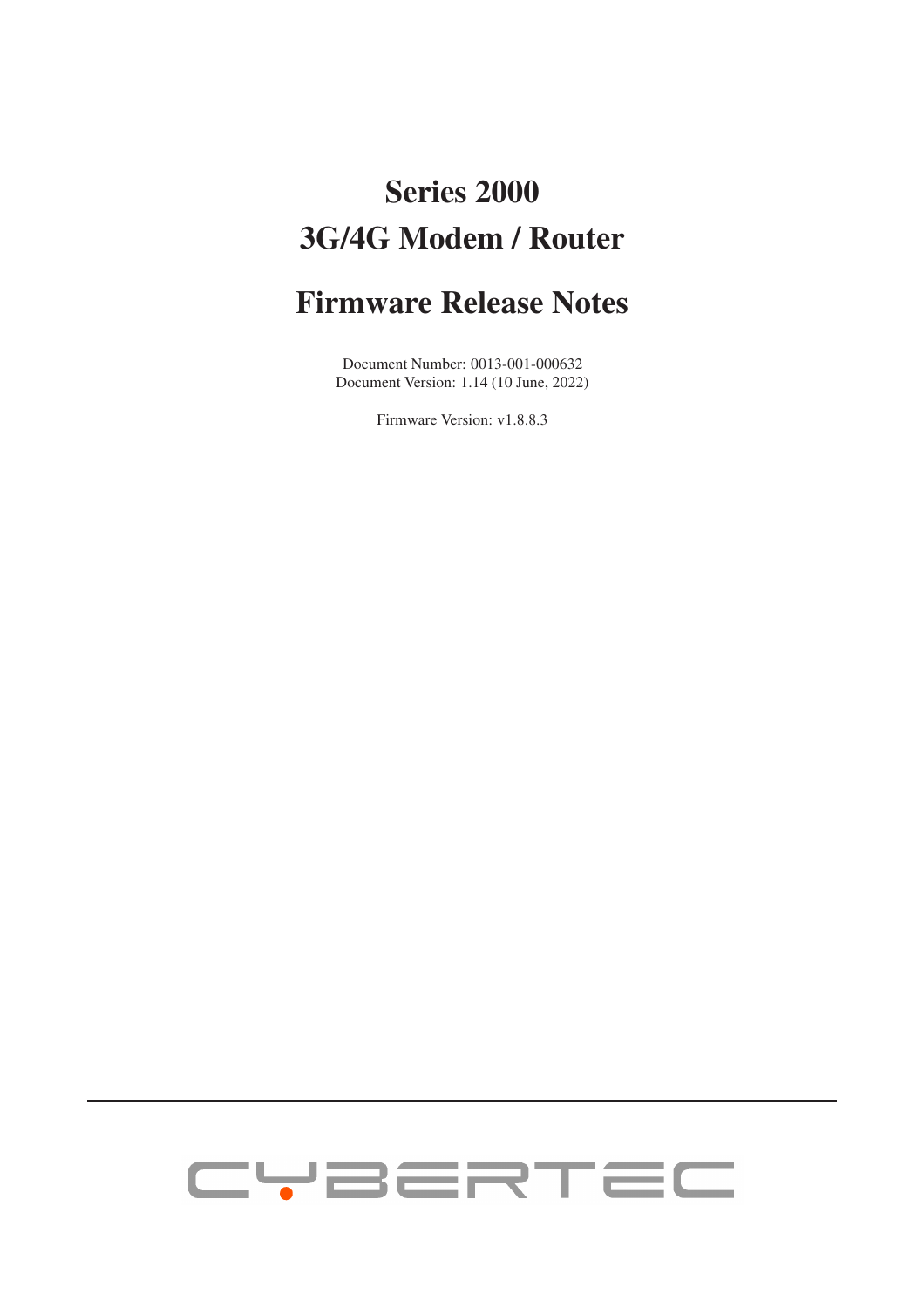#### Documentation Control

Generation Date: June 17, 2022

#### Copyright © 2022 Cybertec Pty Limited

#### All rights Reserved.

No part of this publication may be reproduced, stored in a retrieval system, or transmitted, in any form or by any means, electronic, mechanical, photocopying, recording, or otherwise, without the prior written permission of Cybertec Pty Limited.

Cybertec Pty Limited has intellectual property rights covering subject matter in this document. Except as expressly provided in any written license agreement from Cybertec Pty Limited, the furnishing of this document does not give you any license to this intellectual property.

#### Legal Information

The contents of this document are provided "as is". Except as required by applicable law, no warranties of any kind, either express or implied, including, but not limited to, the implied warranties of merchantability and fitness for a particular purpose, are made in relation to the accuracy and reliability or contents of this document. Cybertec Pty Ltd reserves the right to revise this document or withdraw it at any time without prior notice.

Under no circumstances shall Cybertec Pty Ltd be responsible for any loss of data or income or any special, incidental, and consequential or indirect damages howsoever caused.

More information about Cybertec can be found at the following Internet address: http://www.cybertec.com.au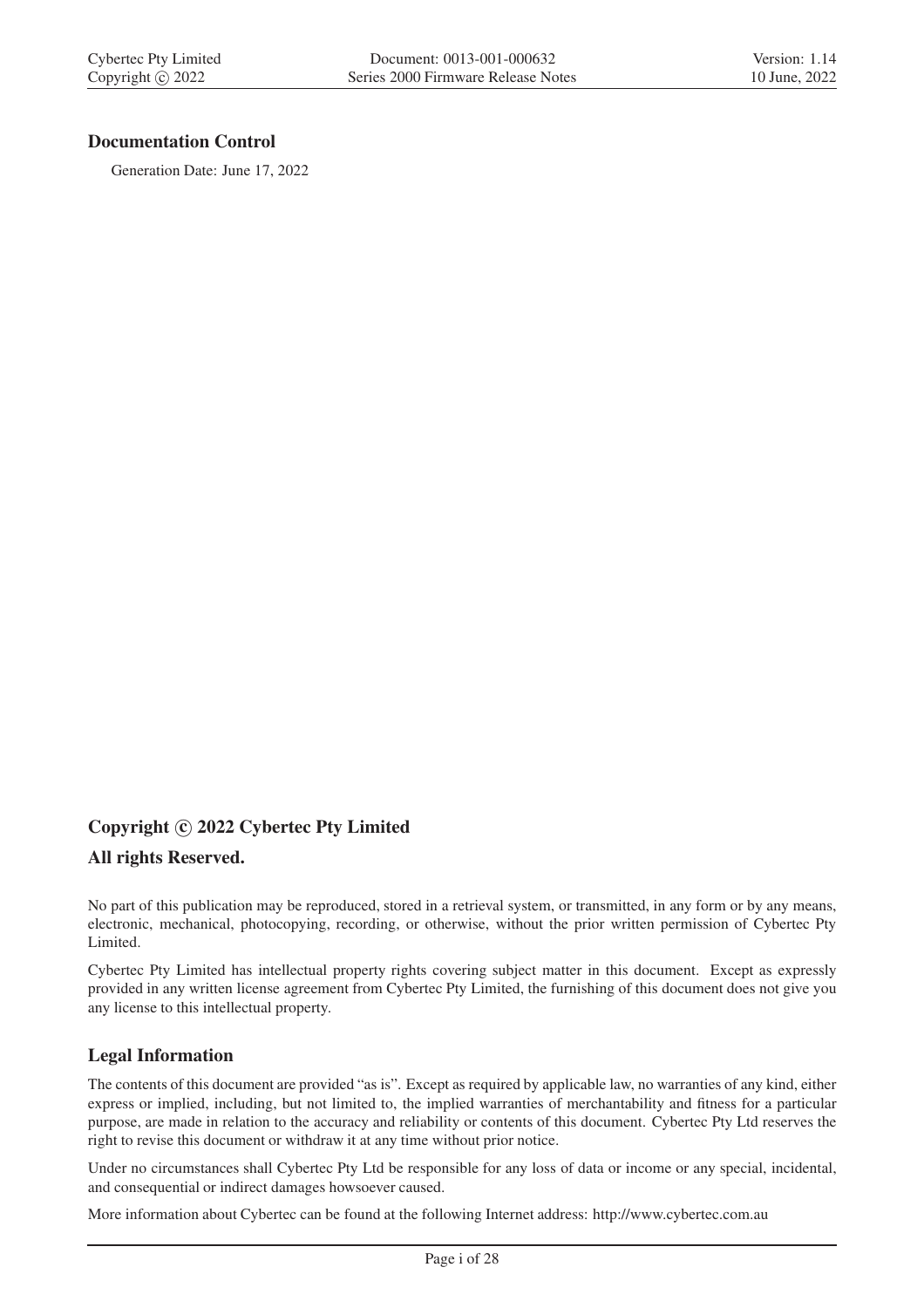## **Contents**

|                |                | 1 Introduction                 | $\mathbf{1}$   |
|----------------|----------------|--------------------------------|----------------|
| $\overline{2}$ | <b>Version</b> |                                | 1              |
| 3              |                | <b>Applicability</b>           | 1              |
| 4              |                | Version 1.8.8.3 (10/06/2022)   | $\overline{2}$ |
|                | 4.1            |                                | 2              |
|                | 4.2            |                                | 2              |
|                | 4.3            |                                | 2              |
|                | 4.4            |                                | $\overline{2}$ |
|                | 4.5            |                                | 2              |
| 5              |                | Version 1.8.8.2 (24/05/2022)   | 3              |
|                | 5.1            |                                | 3              |
|                | 5.2            |                                | 3              |
|                | 5.3            |                                | 3              |
|                | 5.4            |                                | 3              |
|                | 5.5            |                                | 3              |
|                |                |                                |                |
| 6              |                | Version 1.8.8.1 (23/05/2022)   | 4              |
|                | 6.1            |                                | $\overline{4}$ |
|                | 6.2            |                                | $\overline{4}$ |
|                | 6.3            |                                | $\overline{4}$ |
|                | 6.4            |                                | $\overline{4}$ |
|                | 6.5            |                                | $\overline{4}$ |
|                |                | 7 Version 1.8.8.0 (29/04/2022) | 5              |
|                | 7.1            |                                | 5              |
|                | 7.2            |                                | 5              |
|                | 7.3            |                                | 5              |
|                | 7.4            |                                | 5              |
|                | 7.5            |                                | 5              |
| 8              |                | Version 1.8.7.2 (01/04/2022)   | 6              |
|                | 8.1            |                                | 6              |
|                | 8.2            |                                | 6              |
|                | 8.3            |                                | 6              |
|                | 8.4            |                                | 6              |
|                | 8.5            |                                | 6              |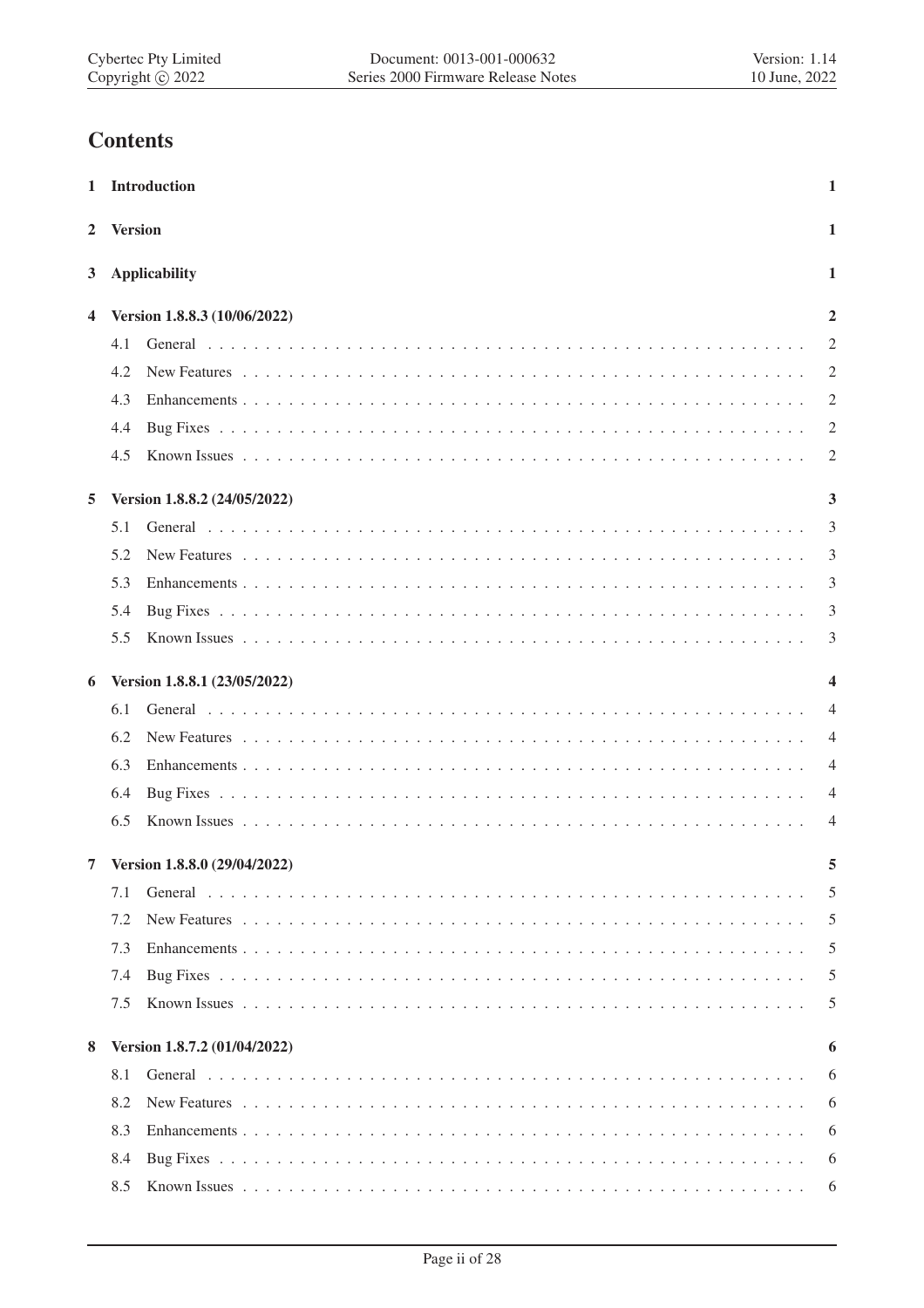| 9 | Version 1.8.7.1 (21/12/2021)    | 7          |
|---|---------------------------------|------------|
|   | 9.1                             | 7          |
|   | 9.2                             | 7          |
|   | 9.3                             | 7          |
|   | 9.4                             | 7          |
|   | 9.5                             | 7          |
|   | 10 Version 1.8.7.0 (29/10/2021) | 8          |
|   |                                 | 8          |
|   |                                 | 8          |
|   |                                 | 8          |
|   |                                 | 9          |
|   |                                 | 9          |
|   | 11 Version 1.8.6.2 (31/03/2022) | 10         |
|   |                                 | 10         |
|   |                                 | 10         |
|   |                                 | 10         |
|   |                                 | 10         |
|   |                                 | 10         |
|   | 12 Version 1.8.6.1 (30/09/2021) | 11         |
|   |                                 | -11        |
|   |                                 | -11        |
|   |                                 | -11        |
|   |                                 |            |
|   |                                 |            |
|   | 13 Version 1.8.6.0 (05/07/2021) | 12         |
|   |                                 | 12         |
|   |                                 | 12         |
|   |                                 | 12         |
|   |                                 | 13         |
|   |                                 | 13         |
|   |                                 |            |
|   | 14 Version 1.8.5.0 (01/04/2021) | 14         |
|   |                                 | 14         |
|   |                                 | 14         |
|   |                                 | 14         |
|   |                                 |            |
|   |                                 | -14<br>-14 |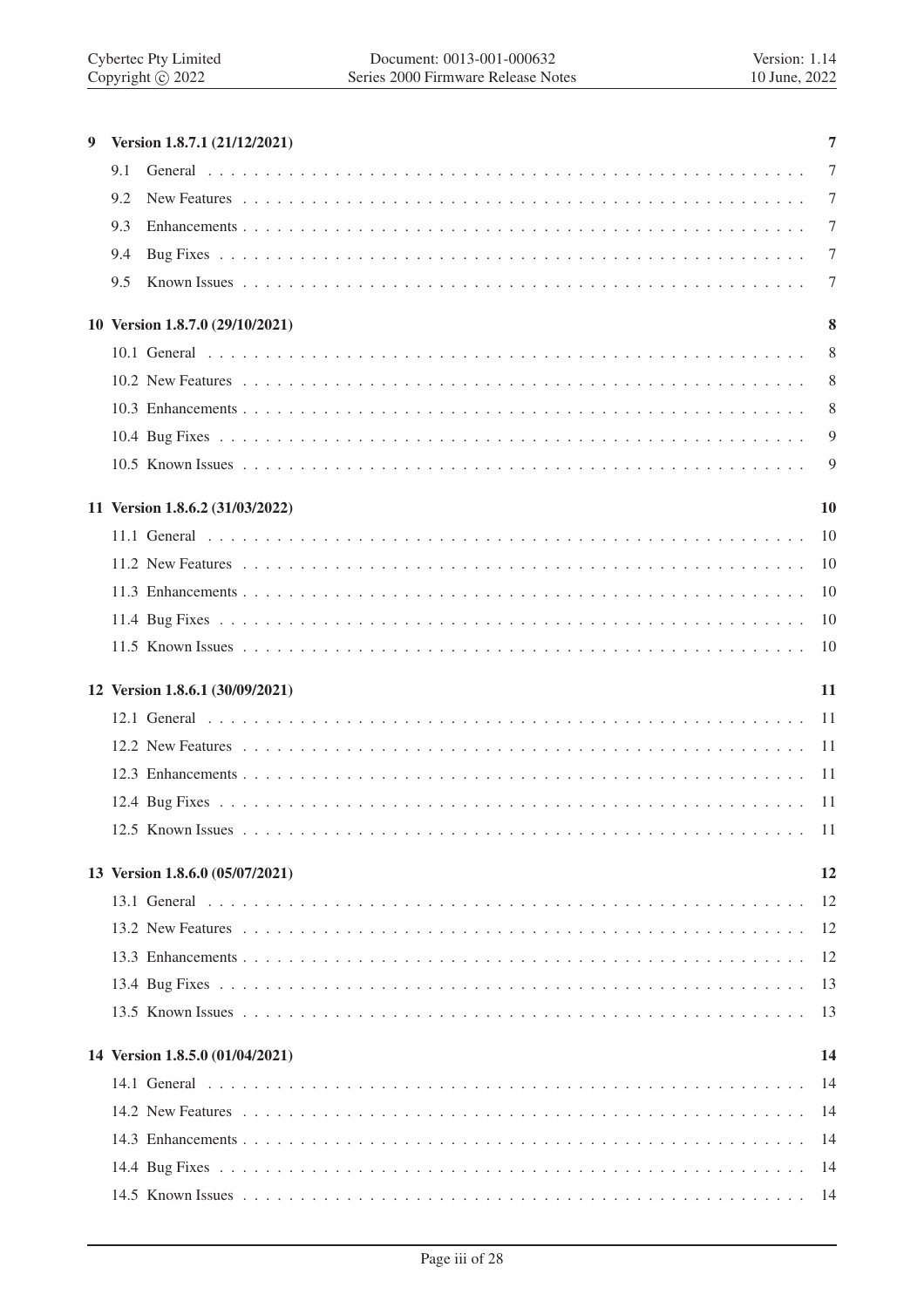| 15 Version 1.8.4.0 (29/01/2021) | 15  |
|---------------------------------|-----|
|                                 | 15  |
|                                 |     |
|                                 | 15  |
|                                 | 15  |
|                                 | 15  |
| 16 Version 1.8.3.0 (18/12/2020) | 16  |
|                                 | 16  |
|                                 | -16 |
|                                 | 16  |
|                                 | 16  |
|                                 | 16  |
| 17 Version 1.8.2.1 (03/12/2020) | 17  |
|                                 | 17  |
|                                 | 17  |
|                                 | 17  |
|                                 | 17  |
|                                 | 17  |
|                                 |     |
| 18 Version 1.8.2.0 (13/11/2020) | 18  |
|                                 | 18  |
|                                 | 18  |
|                                 | 18  |
|                                 | -19 |
|                                 | 19  |
| 19 Version 1.8.1.0 (11/05/2020) | 20  |
|                                 | 20  |
|                                 | 20  |
|                                 | 20  |
|                                 | 21  |
|                                 | 21  |
| 20 Version 1.8.0.1 (19/12/2019) | 22  |
|                                 | 22  |
|                                 | 22  |
|                                 | 22  |
|                                 | 22  |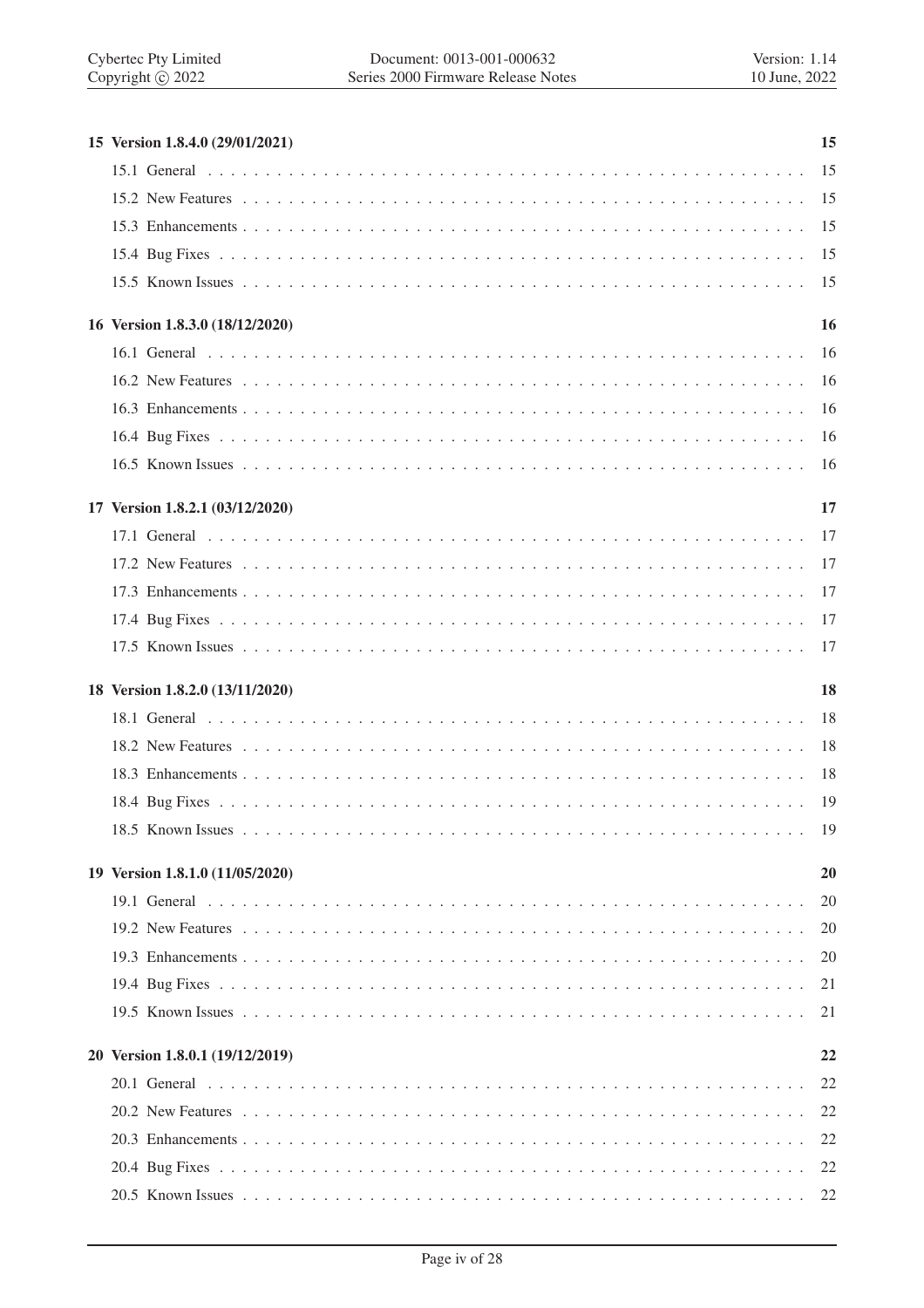| 21 Version 1.8.0.0 (15/11/2019) | 23 |
|---------------------------------|----|
|                                 |    |
|                                 |    |
|                                 |    |
|                                 |    |
|                                 |    |
| 22 Firmware Upgrade Procedure   | 25 |
|                                 |    |

22.2 System Backup and Upgrade . . . . . . . . . . . . . . . . . . . . . . . . . . . . . . . . . . . . . . . . . 26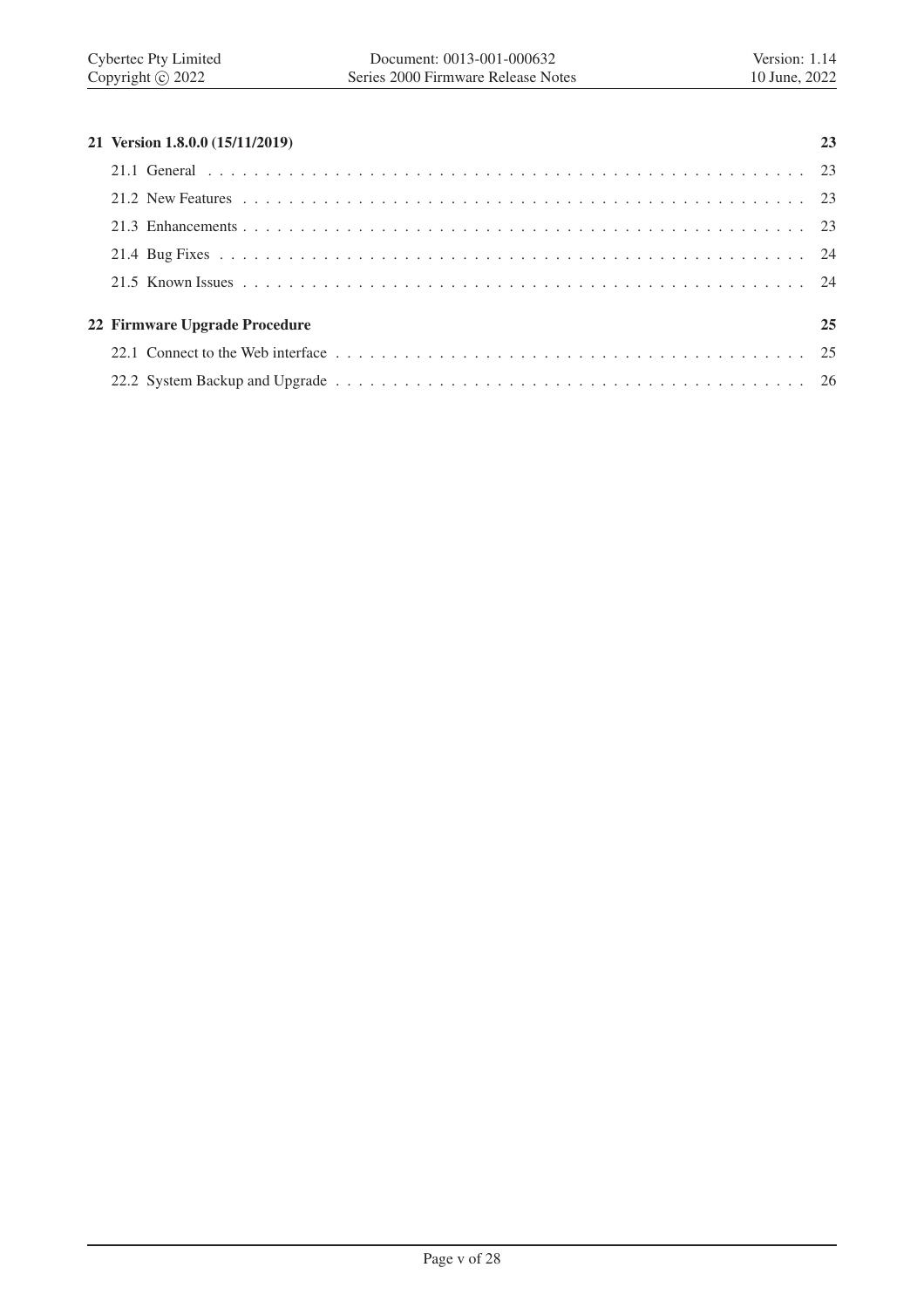## 1 Introduction

This document provides a summary of the firmware changes and details the firmware upgrade procedure for the Cybertec Series 2000 of 3G and 4G Modem / Routers.

## 2 Version

The latest version of the Series 2000 firmware is v1.8.8.3.

The firmware files for the current release are:

- Series 2000 Model 2155/2155X & Model 2255/2255X : S2155-v1.8.8.3.zip
- Series 2000 Model 2455/2455X : S2455-v1.8.8.3.zip
- Model DMM-250 & Model DMM-450 : XMM250-v1.8.8.3.zip

The zip file contains two files, the upgrade file, for example S2155-v1.8.8.3.upg and the MD5 hash of the upgrade file. The upgrade file is the file to be used to upgrade the unit.

## 3 Applicability

The firmware described in this document is applicable for the following models:

- Series 2000
	- Model 2155 / 2155X
	- Model 2255 / 2255X
	- Model 2455 / 2455X
- DMM-250
- DMM-450

The firmware upgrade will fail for any model not listed above.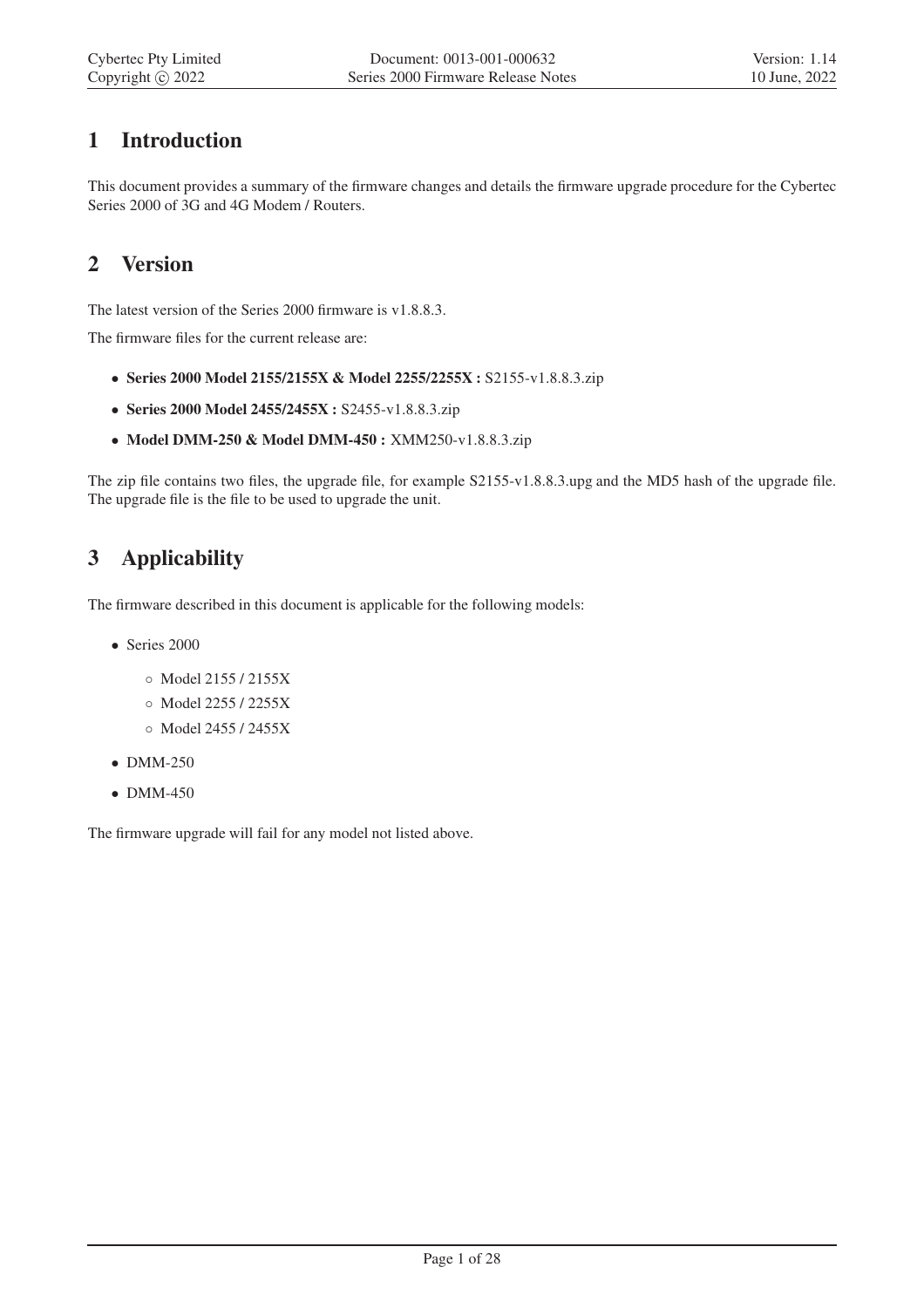## 4 Version 1.8.8.3 (10/06/2022)

#### 4.1 General

• This is an enhancement and bug fix release.

#### 4.2 New Features

• No new features.

#### 4.3 Enhancements

- Added support for revised hardware.
- Logging clean ups.

#### 4.4 Bug Fixes

- IPsec IKEv2 active redundancy bug fix.
- SNMP engineID stability improvements.

#### 4.5 Known Issues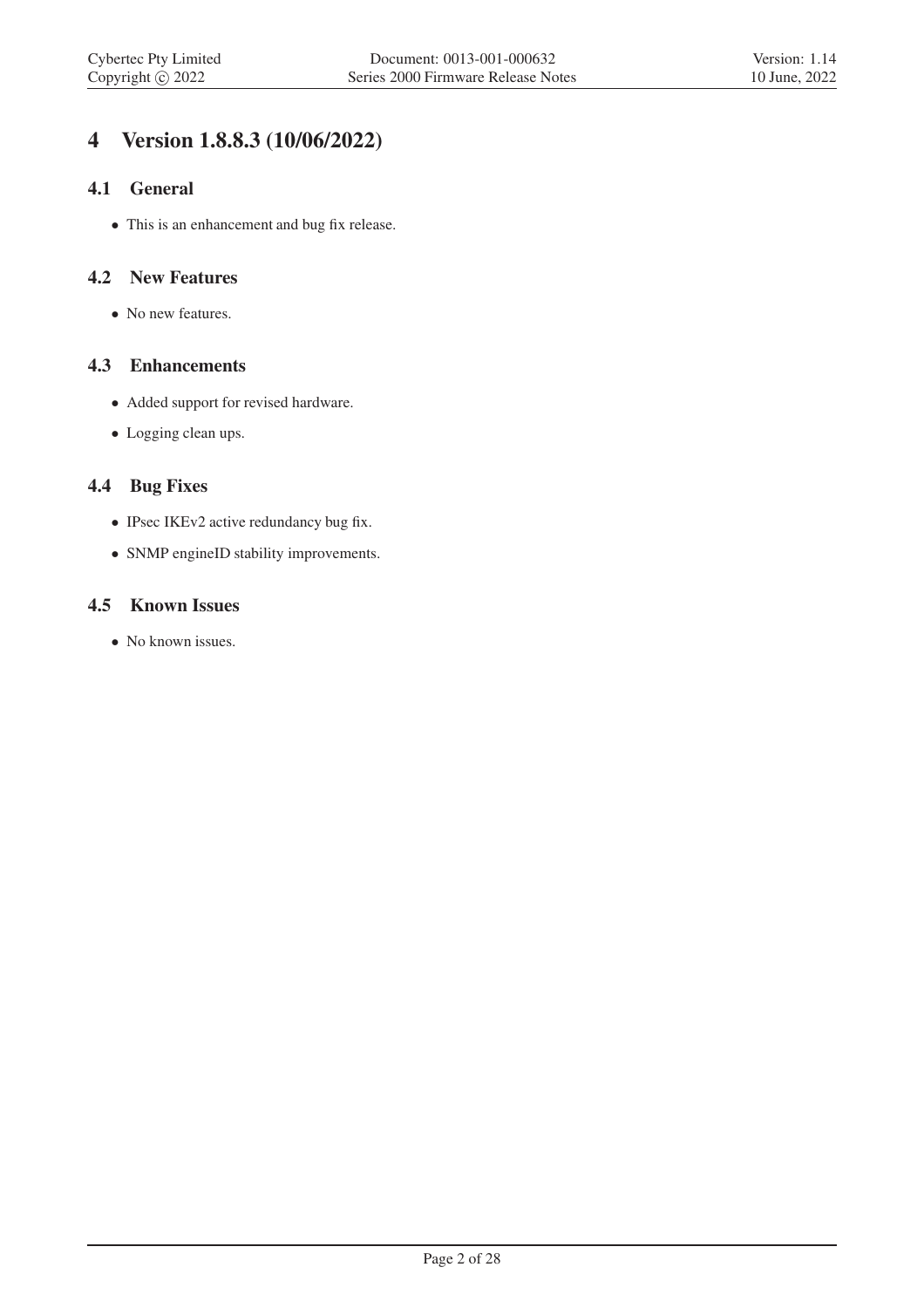## 5 Version 1.8.8.2 (24/05/2022)

#### 5.1 General

• This is a bug fix release.

#### 5.2 New Features

• No new features.

#### 5.3 Enhancements

• No enhancements.

#### 5.4 Bug Fixes

• Fix DHCP start up issue.

#### 5.5 Known Issues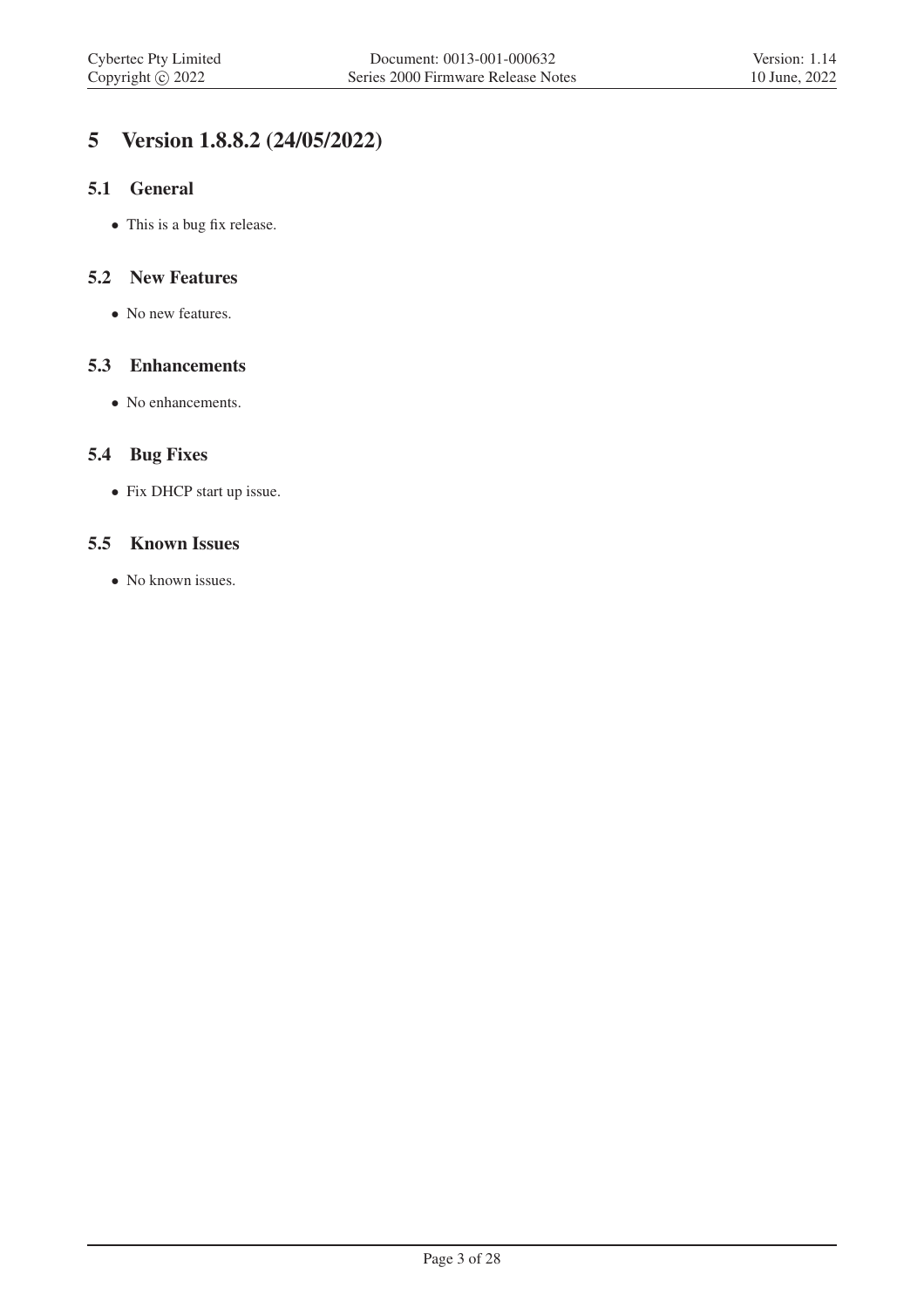## 6 Version 1.8.8.1 (23/05/2022)

#### 6.1 General

- This is a bug fix release.
- Not released due to the discovery of a second DHCP start up issue.

#### 6.2 New Features

• No new features.

#### 6.3 Enhancements

• No enhancements.

#### 6.4 Bug Fixes

- Fix incorrect wireless LED indication. (Introduced in 1.8.8.0)
- Fix issue with DHCP start up

#### 6.5 Known Issues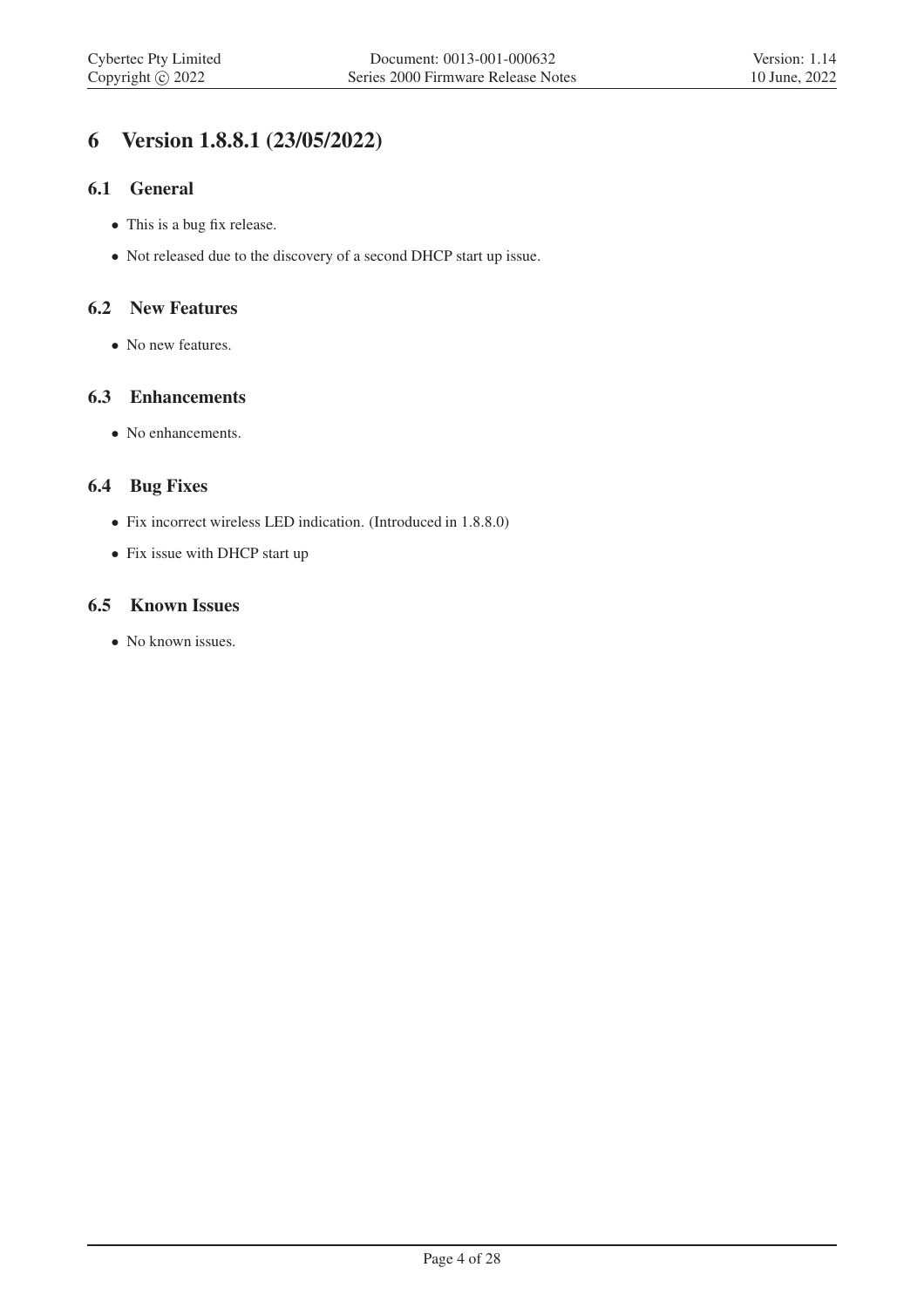## 7 Version 1.8.8.0 (29/04/2022)

#### 7.1 General

• This is an feature, enhancement and bug fix release.

#### 7.2 New Features

• Added Port Authentication (IEEE 802.1X) on Ethernet ports.

#### 7.3 Enhancements

- IPsec:
	- Added Deprecation warning in header of page.
	- Default encryptions updated.
	- Blowfish and modp1024 added to deprecation list.
	- Twofish support added.
	- Improved consistency of Secondary tunnel naming.
- SCEP:
	- CA improvement.
	- Key length now configurable.
- Wireless: Improved SIM validation on later model hardware
- Certificates: Added automatic certificate regeneration if non-matching.
- SNMP:
	- Updated the valid serial server modes (pppDialout, rawTCPMux and rawUDPMux added).
	- Remove underscore from vrrpState enumeration.
	- LTE signal quality and extended signal strength added to MIB.
- Webpage cleanups.

#### 7.4 Bug Fixes

- SCEP Fixed process timeout issue.
- Modem emulator: Resolved issue with CtrlZ termination on PDU SMS.
- Loopback: Resolved issue resulting in DNS failure.

#### 7.5 Known Issues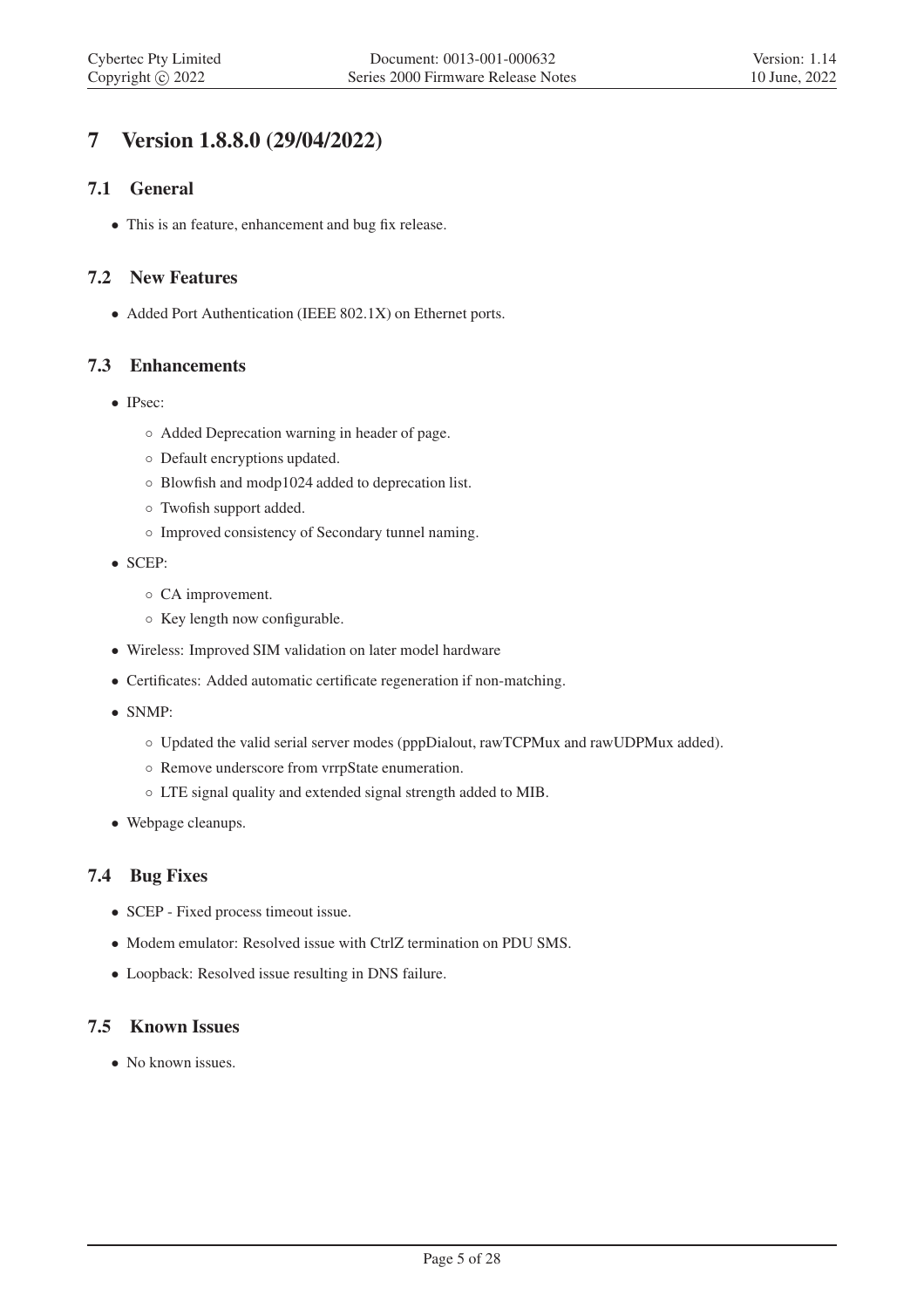## 8 Version 1.8.7.2 (01/04/2022)

#### 8.1 General

- This is an enhancement release.
- This release adds support for revised hardware without making any change to functionality.

#### 8.2 New Features

• No new features.

#### 8.3 Enhancements

• Added support for revised hardware.

#### 8.4 Bug Fixes

• No bug fixes.

#### 8.5 Known Issues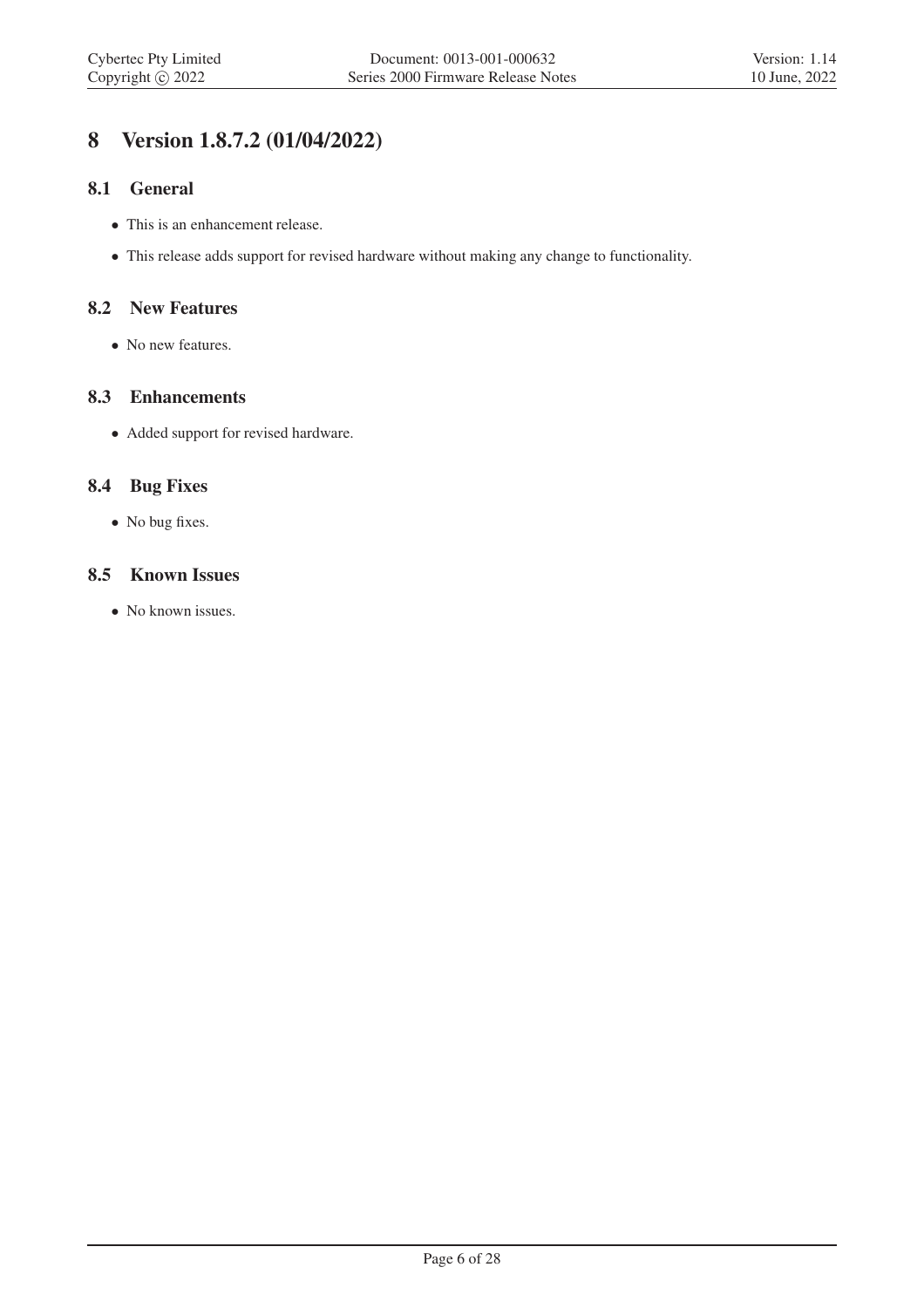## 9 Version 1.8.7.1 (21/12/2021)

#### 9.1 General

• This is an enhancement and bug fix release.

#### 9.2 New Features

• None

#### 9.3 Enhancements

- DNS Domain changed to DNS Search Domain.
- Separate text fields for "Hostname" and "Domain" on System->Administration webpage.
- DHCP status on Alarms web page now reflects the status of LAN and LAN2 if applicable.
- DHCP sending of local domain and search domain now configurable.
- Improve tracking of interface state.
- OpenVPN import improvements (allow for config option "dev" to appear before "dev-type").
- Logging improvements.
- Model 2255X:
	- Improved the control of the GPIO Power Supply.

#### 9.4 Bug Fixes

- - IPsec:
	- IKEv2: Liveness check bug fix
	- IKEv2: bug fix for non SHA1 phase 1 (MD5/SHA256).
	- IKEv2: Fix IPsec crashes when using multiple tunnel mappings
	- IKEv1: Fix bug when responding in Aggressive mode.
	- Bug fix for multiple tunnel mappings sometimes not all coming up.
	- Better tracking of phase1 connections associated with phase2 connections.
- Fix bug when using blank password for packet profiles.
- Fix bug with being unable to set bearer on some models.
- Fix a minor CSS issue to resolve the missing "Syslog" link on some machine/browser combinations.
- VDSL Models:
	- Bug fix for Rev1 hardware models where "VDSL Only G.INP Off" and "ADSL Only" mode could not be set correctly.
	- Bug fix for the vendor serial number inventory string not being set correctly.
	- Bug fix for Rev1 hardware not initialising properly after module re-power

#### 9.5 Known Issues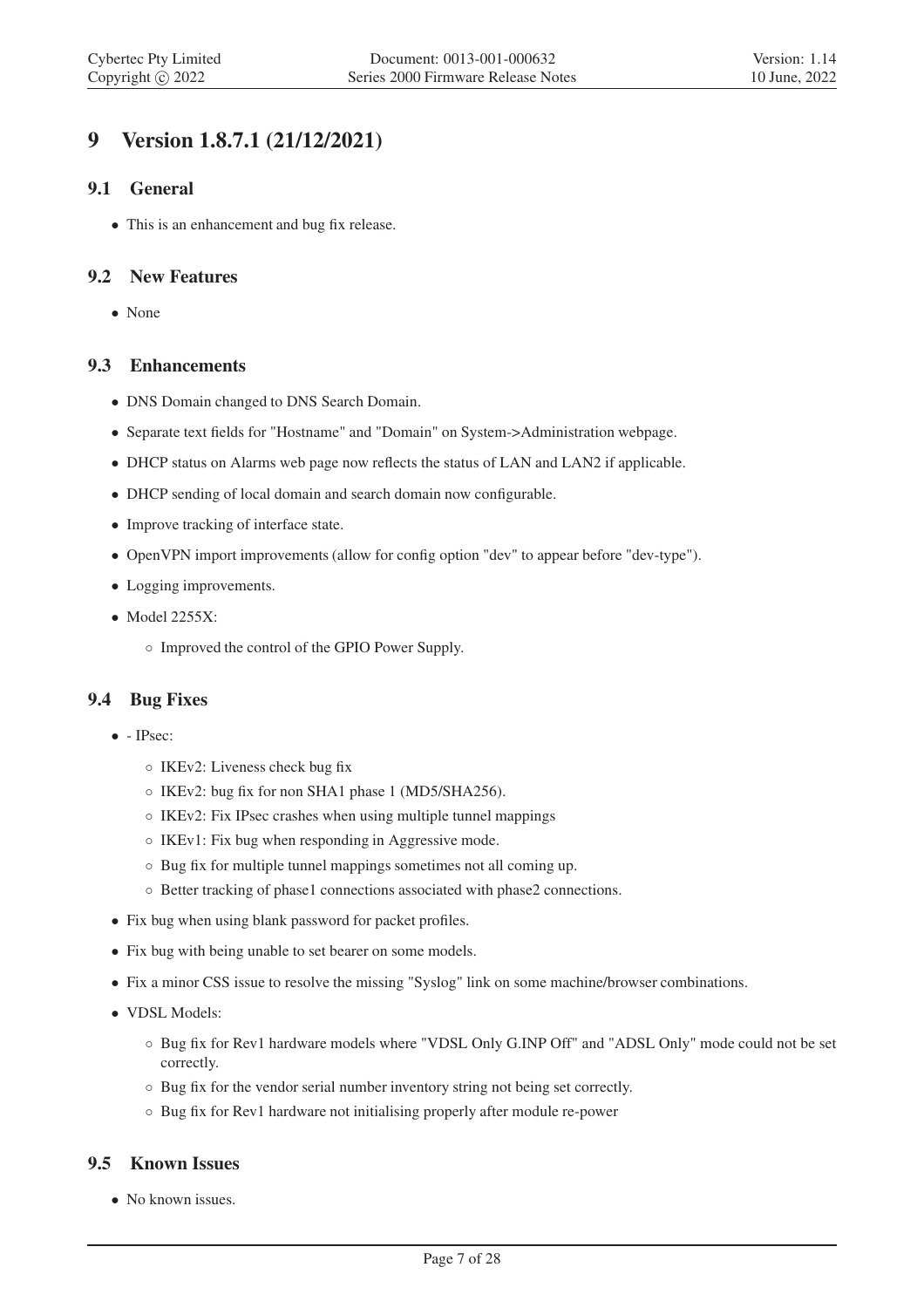## 10 Version 1.8.7.0 (29/10/2021)

#### 10.1 General

• This is an enhancement and bug fix release.

#### 10.2 New Features

- TCPdump added. Available on the to diagnostics page.
- Added DNS status page.

#### 10.3 Enhancements

- IPsec IKEv2 improvements:
	- Added support for Liveness check. (Known as Dead Peer Detection or DPD in IKEv1)
	- Added support for NAT traversal.
	- Improved Connection establishment.
- SNMP
	- Improved logging
	- engineID now displayed on webpage.
	- Improved resetting of engineID.
	- MIB updates:
		- Added configMACAddress @ enterprises.16177.1.200.1.1
		- Added wirelessPacketNetworkReg @ enterprises.16177.1.200.3.7
		- Added wirelessGPSState @ enterprises.16177.1.200.3.17.1
		- Added wirelessGPSPosition @ enterprises.16177.1.200.3.17.2
		- Added wirelessGPSLockTime @ enterprises.16177.1.200.3.17.3
		- Added wirelessGPSSatelliteCount @ enterprises.16177.1.200.3.17.4
		- Added dslDataLinkUp @ enterprises.16177.1.200.6.14
		- Added vrrpState @ enterprises.16177.1.200.7.1
		- Fixed wirelessState trap to correctly indicate return OIDs wirelessNetworkReg, wirelessRFLevel, wirelessPacketState, wirelessCSDState and wirelessPacketNetworkReg
		- Added dslState Trap returning dslLineState, dslSyncSpeedDown, dslSyncSpeedUp, dslDataLinkUp
- Wireless Network Scan
	- Stability improvements.
	- Improved logging.
	- Re-trigger scan on roaming mode configuration change, if necessary, otherwise clear scanned networks list.
- DHCP client:
	- Show static leases if LAN2 DHCP enabled.
- Model 2255X specific:
	- Stability improvements.
	- Serial server performance improvements.
	- Low power mode improvements.
	- GPIO improvements.
- Improved compatibility with a wider range of SSH clients.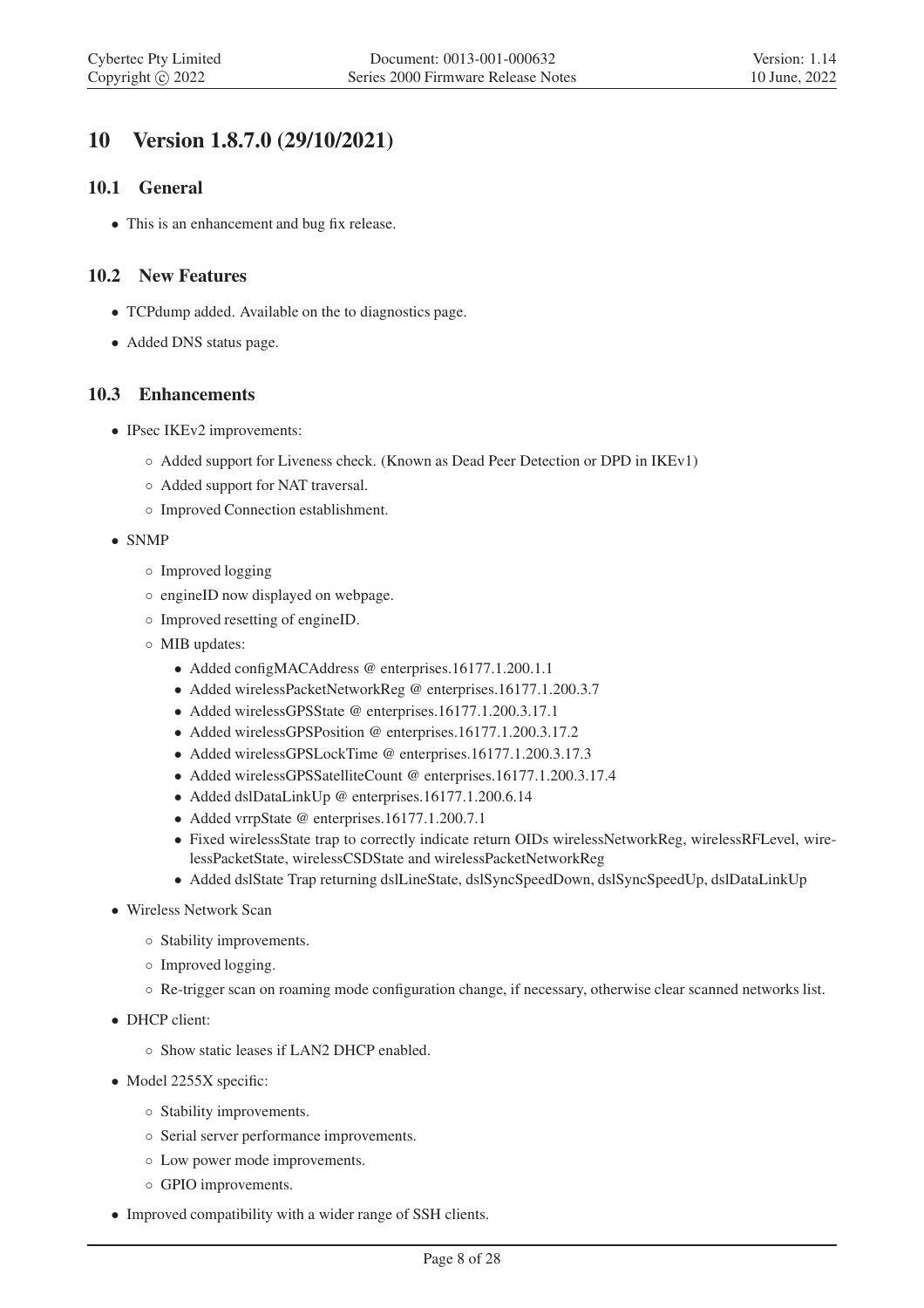- Warning added when enabling extended serial port logging.
- Web page load speeds improvements.
- Logging improvements.
- Connection maintenance improvements.
- Start up improvements
- Stability improvements.

### 10.4 Bug Fixes

- IPsec IKEv2 Fix for tunnels not always coming up properly on tunnel restart.
- Resolved issue of possible incorrect SNMP engineID.
- Fix to wireless network scan to only use deny list of active SIM.
- Fix issue with multiple phone book entries in the Modem Emulator.
- Fix for Wireless DNS sometimes not correctly applying received DNS server IP address.
- Fixed preferred MTU configuration.
- Fixed wireless MTU setting for 2155X/2255X models.
- Allow blank password for packet profile wireless units (with warning).
- Resolved issue of upgrades not working if there was too long between file upload and upgrade start.
- VDSL Models:
	- Fixed password issue on PPPOA 5455 Rev2.
	- Resolved issue of VDSL interface reporting power on test failure.

## 10.5 Known Issues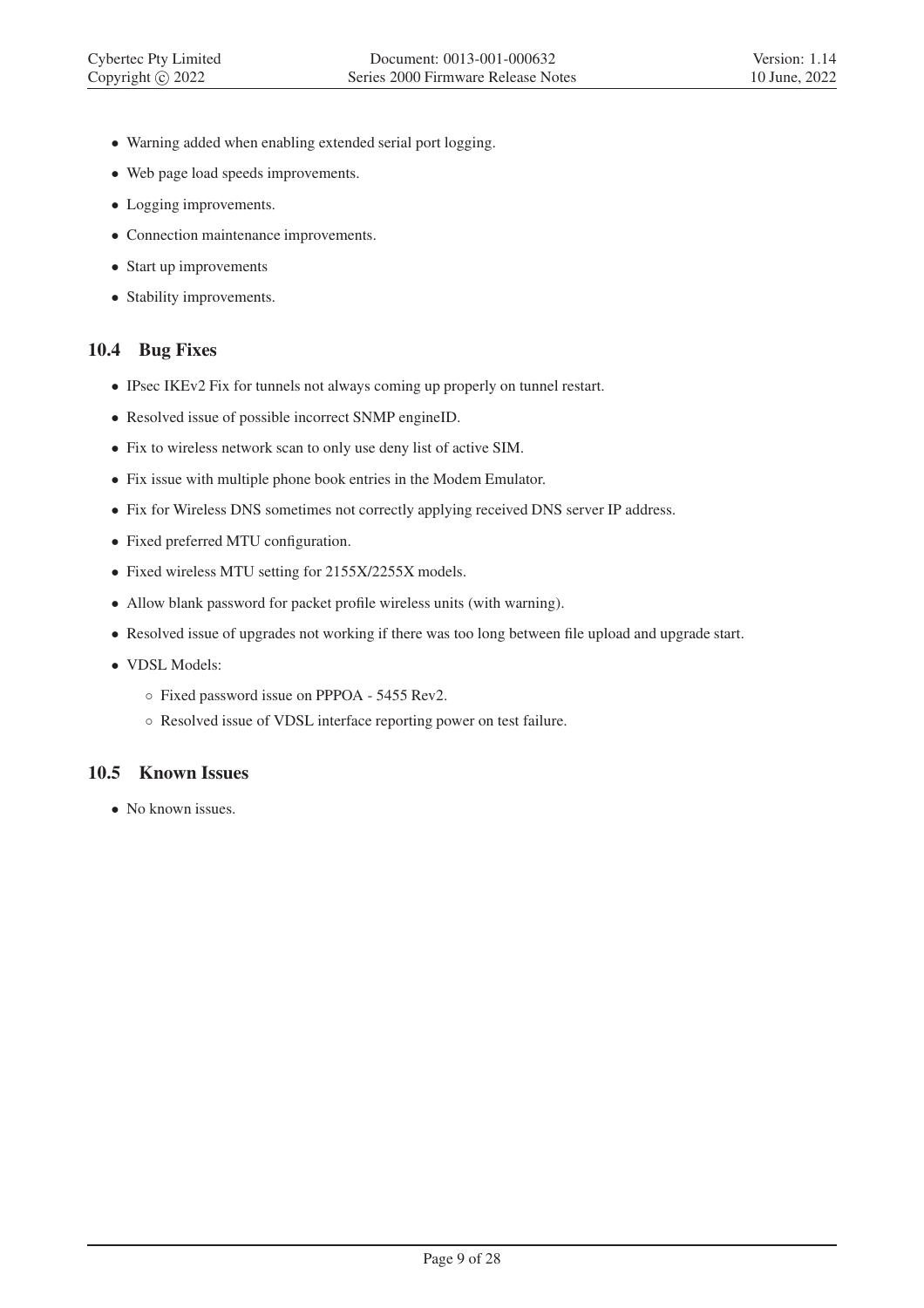## 11 Version 1.8.6.2 (31/03/2022)

#### 11.1 General

- This is an enhancement release.
- This release adds support for revised hardware without making any change to functionality.

#### 11.2 New Features

• No new features.

#### 11.3 Enhancements

• Added support for revised hardware.

#### 11.4 Bug Fixes

• No bug fixes.

#### 11.5 Known Issues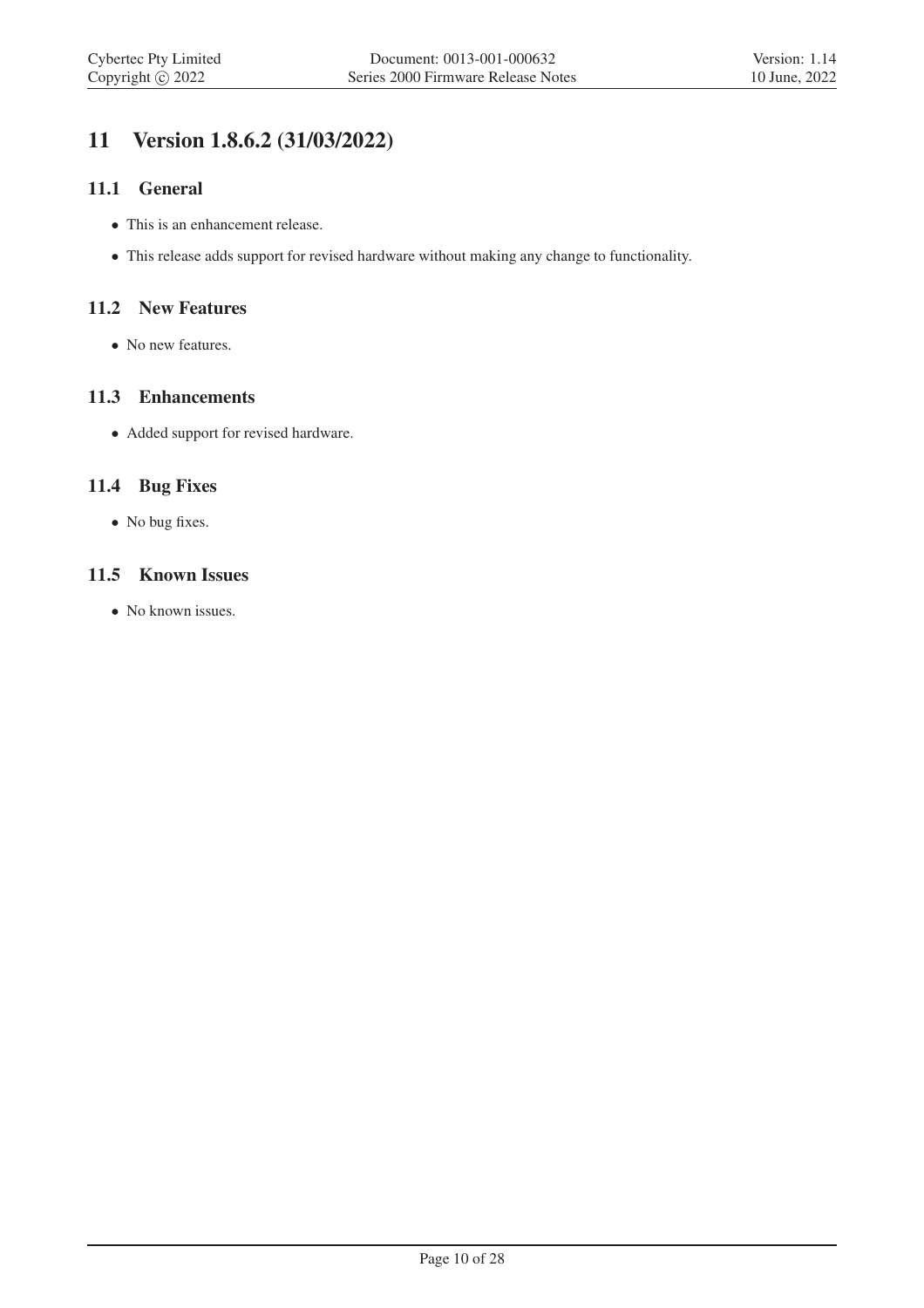## 12 Version 1.8.6.1 (30/09/2021)

#### 12.1 General

- This is an enhancement.
- Internal release only.

#### 12.2 New Features

• No new features.

#### 12.3 Enhancements

• Added support for revised hardware.

#### 12.4 Bug Fixes

• No bug fixes.

#### 12.5 Known Issues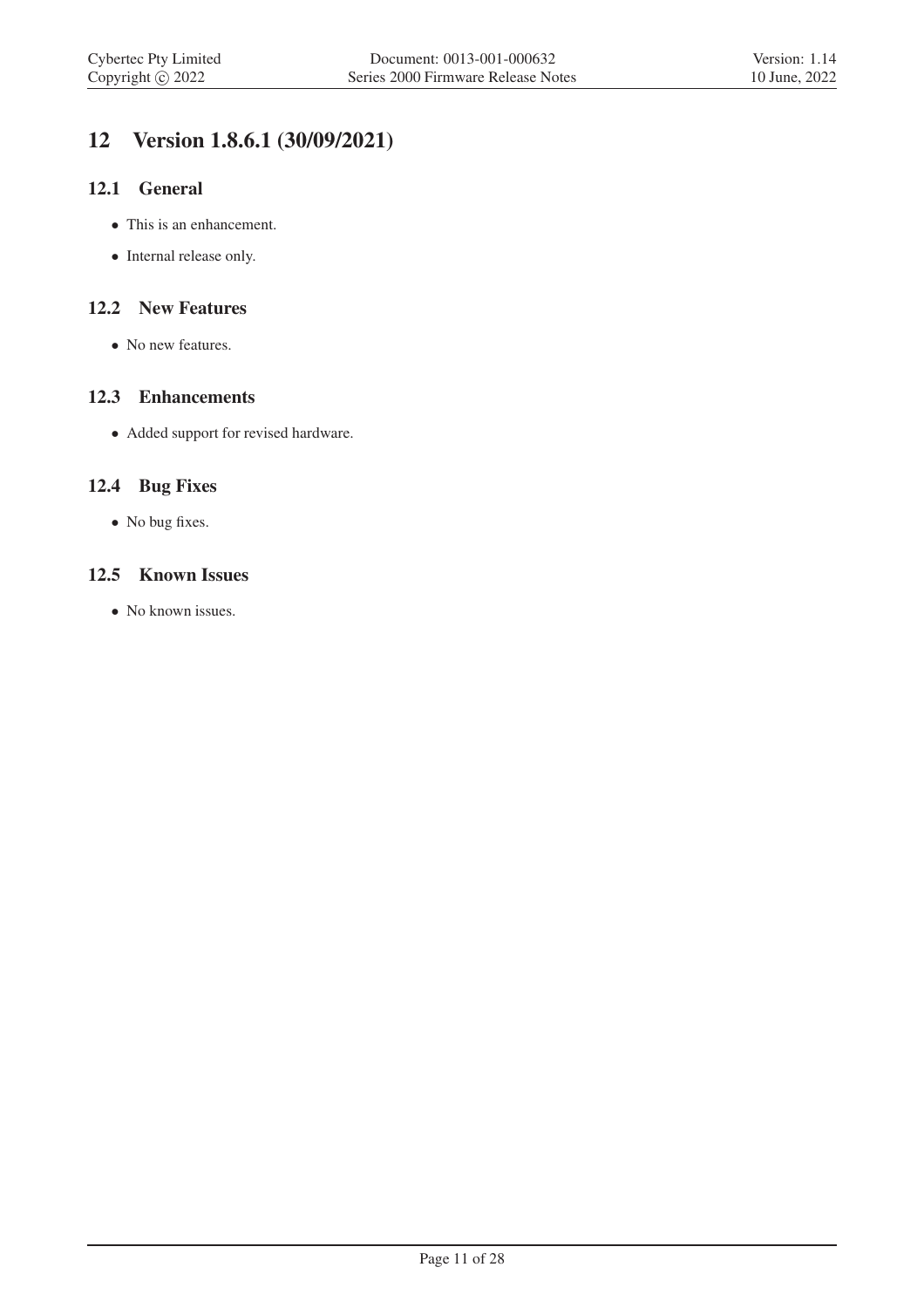## 13 Version 1.8.6.0 (05/07/2021)

#### 13.1 General

• This is an enhancement and bug fix release.

#### 13.2 New Features

• Alternative route feature added.

#### 13.3 Enhancements

- IPsec:
	- ikev2 added.
	- Multiple tunnel mapping initialisation improvements.
- Roaming improvements:
	- General scan improvements.
	- Deny list name changed to Ignore list.
	- Added in Preferred PLMN roaming mode.
		- Ability to upload a CSV file of the preferred PLMN list.
	- Strict mode added scan must match the configured criteria otherwise no connection will be made at all.
	- Roaming mode and lists configurable for SIM 1 and Sim 2 (if available).
- DHCP client improvements:
	- Option to add DNS obtained to DNS list.
	- Option to use obtained gateway as primary default gateway.
- CLI improvements:
	- Config reset command updated to require password and automatically reboot.
	- Upgrade command now has options for username and password.
- Web improvements:
	- Automatically move cursor to username text field on login page.
	- Added ability to configuration reset the unit.
	- Return correct line power state on 5455 Rev2.
	- Band 40 added to custom band selection on DMM450 model.
- Logging improvements.
- Connection maintenance improvements.
- Startup improvements for the 2155X/2255X models.
- Stability improvements.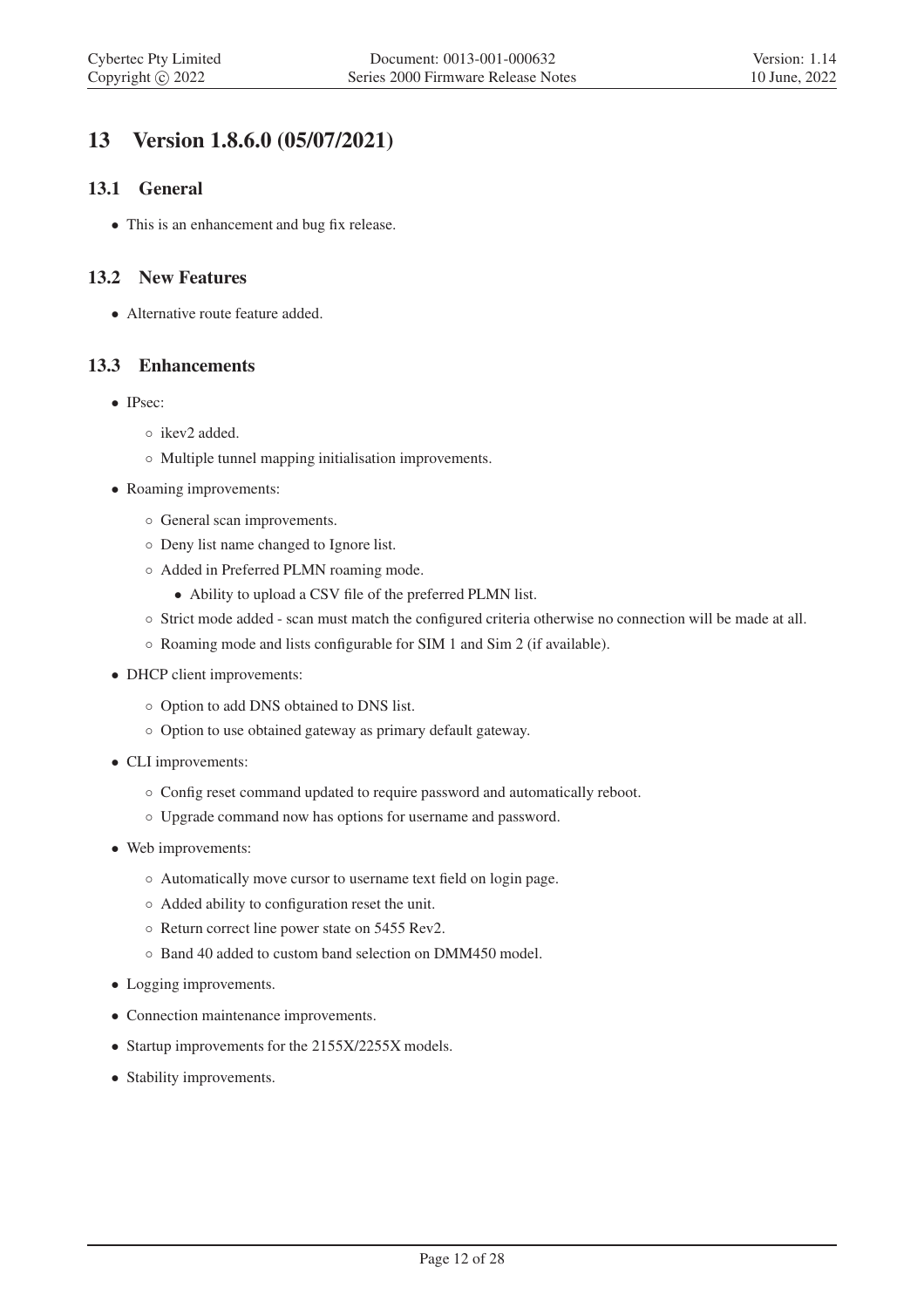#### 13.4 Bug Fixes

- Roaming improvements:
	- Fix bugs with scan not completing properly.
	- Fix bug with Rev2 models showing UMTS bands in scan when in LTE Only mode.
	- Ignore list (previously deny list) now saves correctly.
- Serial ports:
	- Fix inversion of CTS / RTS signal when offline.
	- Fixed CTS signal read and web page indicator.
	- Correctly handle signal naming of DCE and DTE ports.
- Web improvements:
	- Web certificate generation issue resolved.
	- Hostname fails with all special characters besides a hyphen. Previous behaviour was to silently fail and full stop and underscore characters were accepted.
- LLDP issue resolved..
- Ethernet MTU issue resolved.
- Fixed ability to specify IP address for PPPOA on 5455 Rev2.

#### 13.5 Known Issues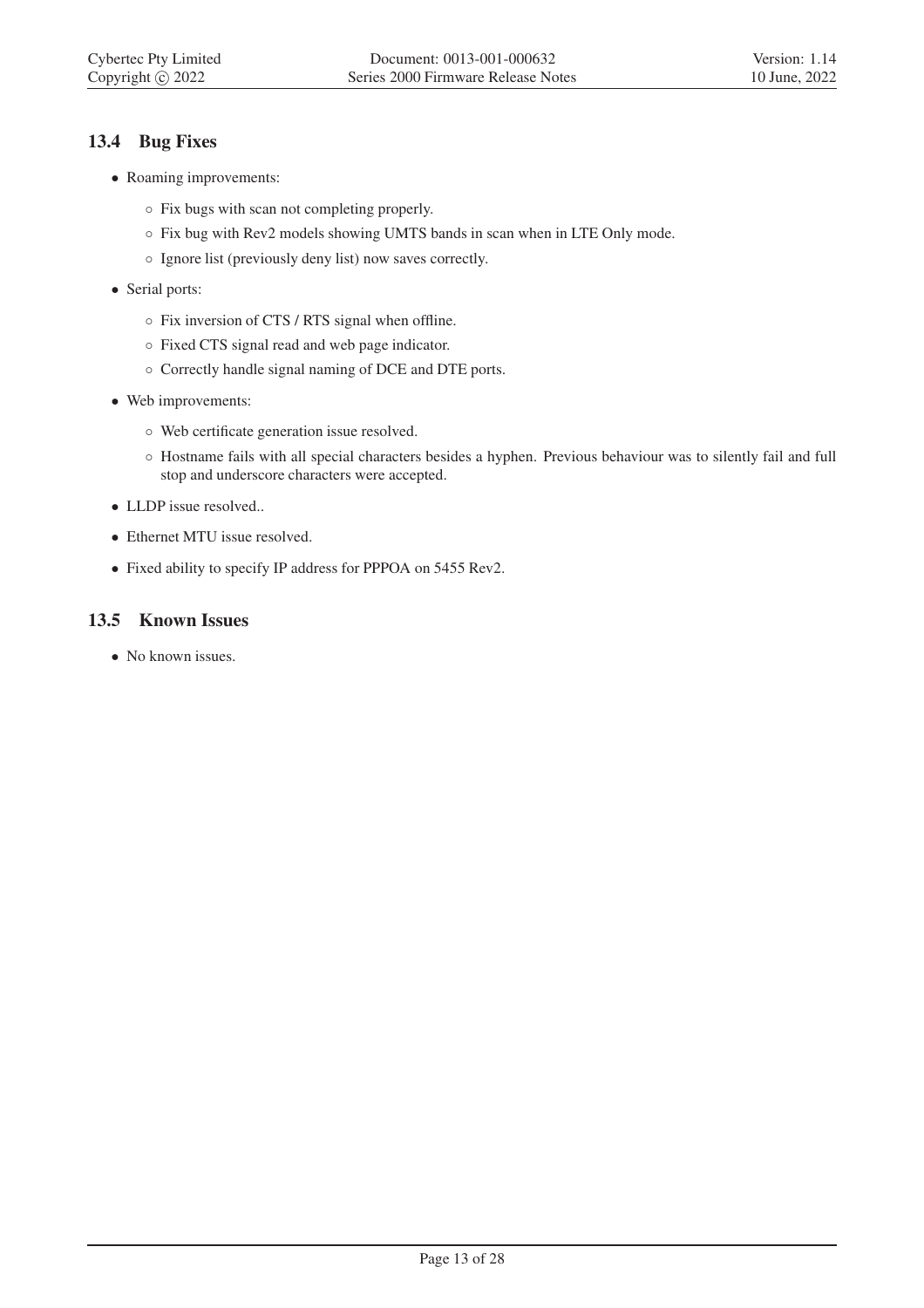## 14 Version 1.8.5.0 (01/04/2021)

#### 14.1 General

• This is an enhancement and bug fix release.

#### 14.2 New Features

• No new features.

#### 14.3 Enhancements

- Upgrader improvements.
- Max password length increased to 128 characters.
- Wireless MTU configuration support and display.
- DSL "Timeout for network initialisation" setting default changed from 120s to 600s.
- Model 5455 Rev2 ADSL improvements.
- SMS added support for 8 bit and 16 bit modes.

#### 14.4 Bug Fixes

- IPsec fix for packet re-establishments after wireless disconnections.
- DynDNS enable not persistent issue resolved.
- netstat CLI fix.
- SMS resolved buffering issue in modem emulation mode.
- Unsupported hardware failing into CSD mode, due to imported configuration resolved.
- Model 5455 rebooting on 0 failed attempts resolved.

#### 14.5 Known Issues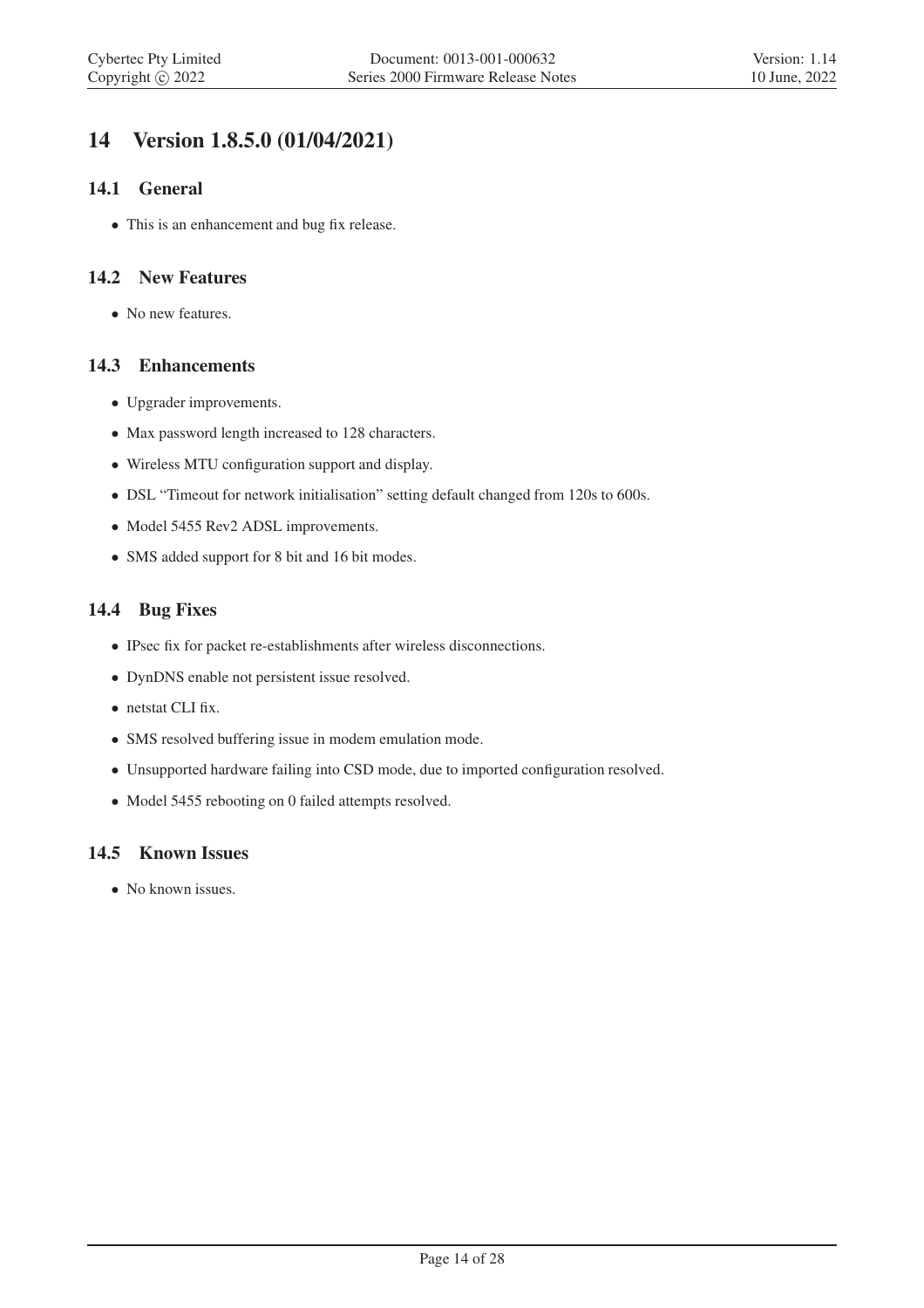## 15 Version 1.8.4.0 (29/01/2021)

#### 15.1 General

• This is an enhancement and bug fix release.

#### 15.2 New Features

• No new features.

#### 15.3 Enhancements

- Security improvements.
- DNS update.
- OpenVPN: TLS improvements
- Added support for routing between LAN ports, when in split port mode.

#### 15.4 Bug Fixes

- DHCP: resolved issue of custom DNS on LAN2.
- Model 2455X Rev 1 Wireless Interface:
	- Resolved issue where DNS server provided by the network may not be correctly applied.
	- Resolve issue of no packet traffic over interface.

#### 15.5 Known Issues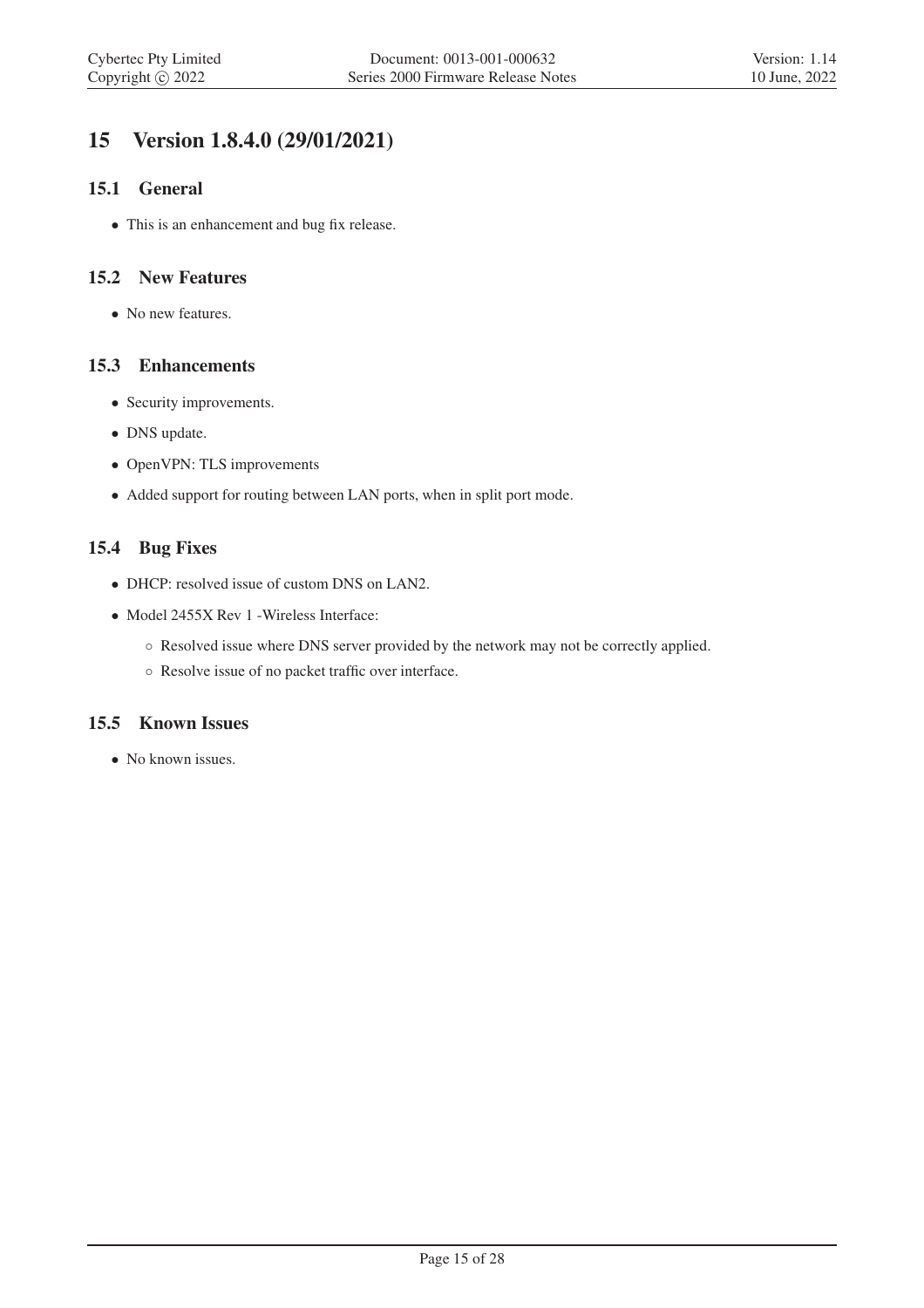## 16 Version 1.8.3.0 (18/12/2020)

#### 16.1 General

• This is an enhancement and bug fix release.

#### 16.2 New Features

• No new features.

#### 16.3 Enhancements

- Added in ability to specify the IPSec CA DN required.
- Added 0.3.38 (GSM7) terminal setting for SMS in Modem Emulation Mode.
- Ethernet / LAN
	- Enhanced how MTU is configured.
- Updated and improved SNMP.

#### 16.4 Bug Fixes

- DHCP: Fixed issue with importing DHCP configuration settings from previous firmware revisions.
- Web: Fixed issue with routing table not rendering correctly.
- Wireless Interface: Removed the SetMNB application for non-MNO configured units.
	- This caused an issue with connections on some carriers when using private APNs.

#### 16.5 Known Issues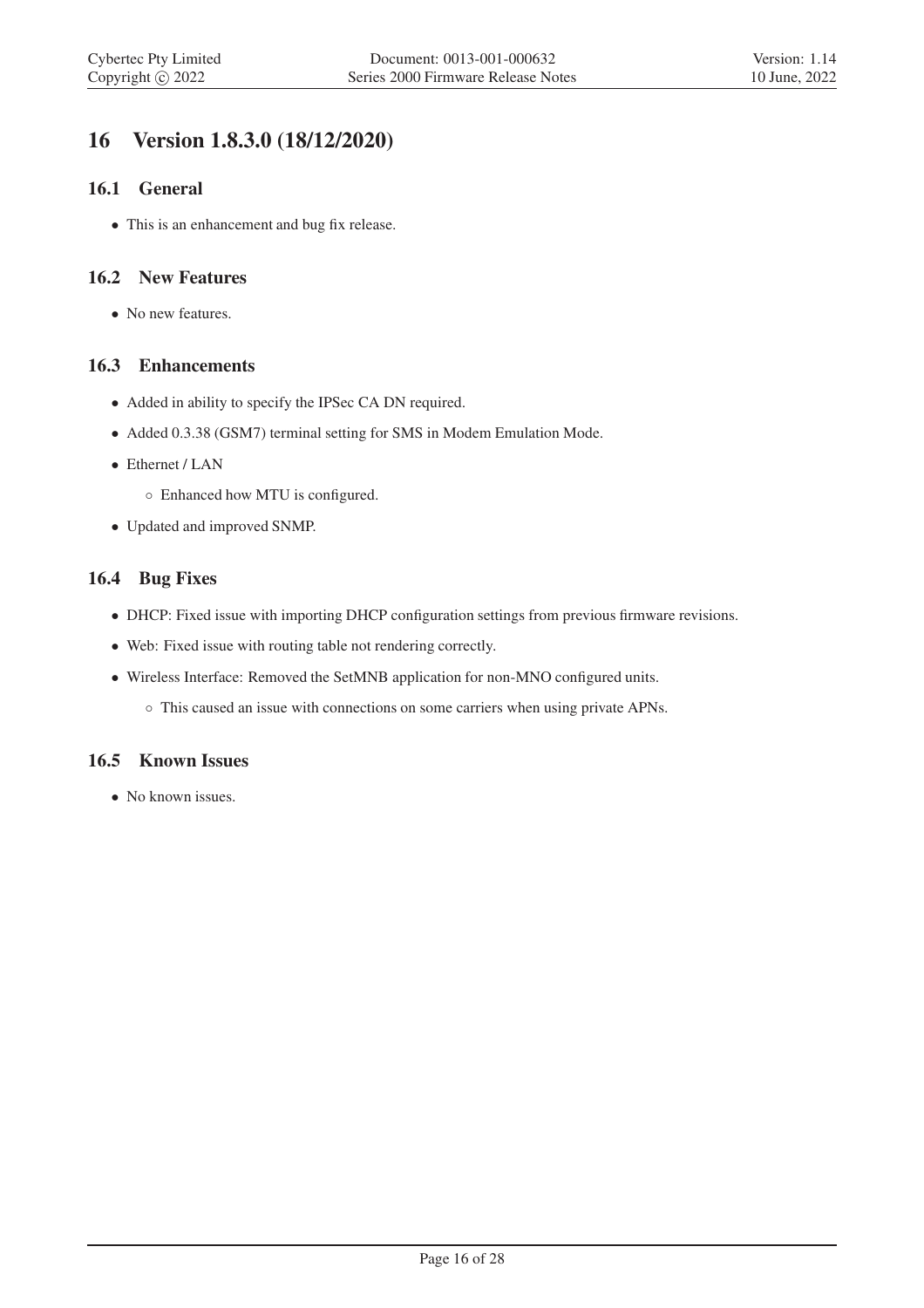## 17 Version 1.8.2.1 (03/12/2020)

#### 17.1 General

- This is an enhancement release.
- First version to fully support Model 5455 Rev2.

#### 17.2 New Features

• No new features.

#### 17.3 Enhancements

• Added support for Model 5455 Rev2.

#### 17.4 Bug Fixes

• No bug fixes.

#### 17.5 Known Issues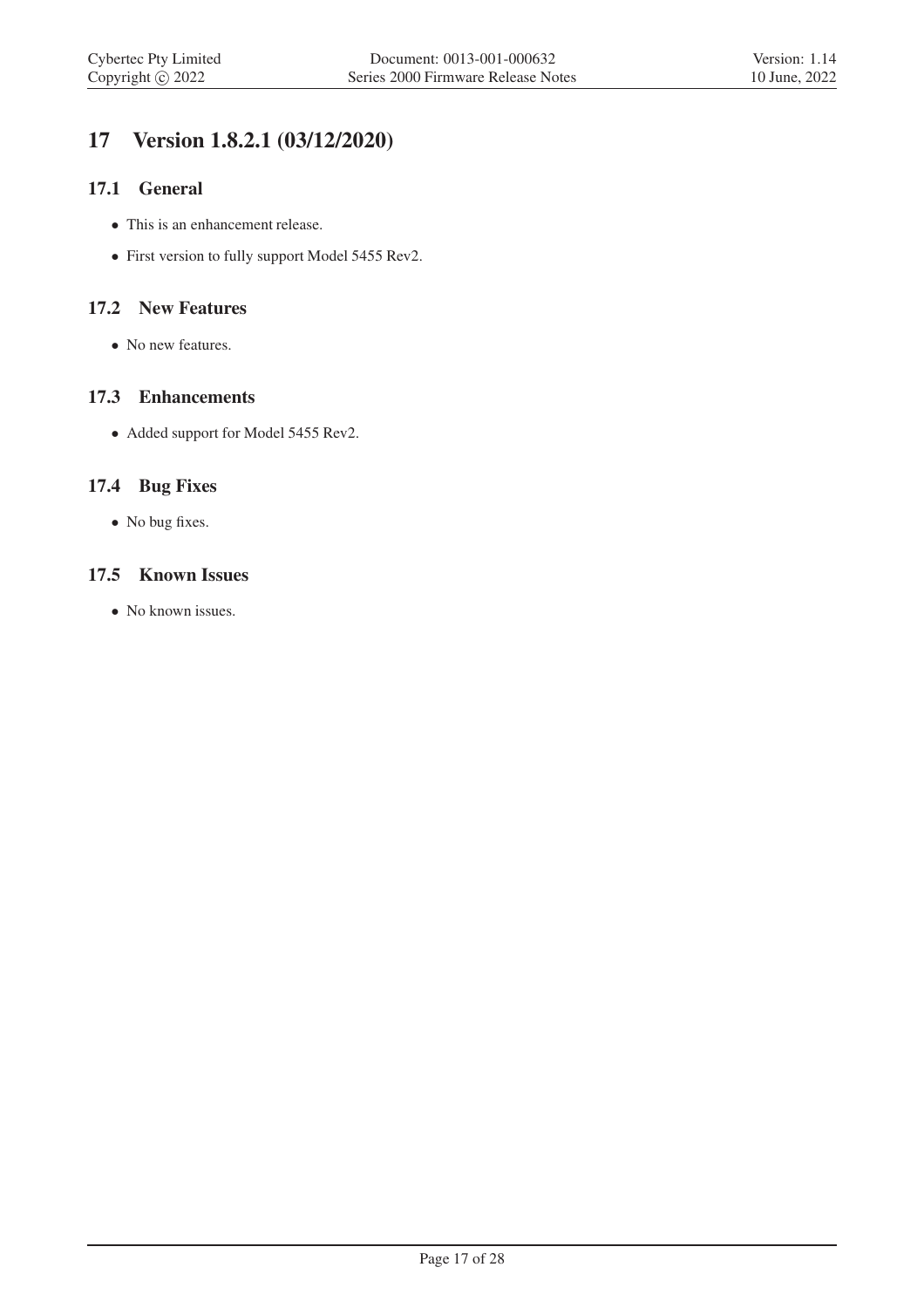## 18 Version 1.8.2.0 (13/11/2020)

#### 18.1 General

• This is an enhancement and bug fix release.

#### 18.2 New Features

• DHCP client functionality on LAN ports.

#### 18.3 Enhancements

- Added support for Model 5450 and Model 5455.
- Added support for Model 5455 Rev2.
- Ethernet / LAN
	- Improved split port support.
	- Bridge mode works correctly with PPPoE.
	- Individual LAN port control and monitoring.
	- If a gateway is set on LAN, default/static routes can be specified.
	- MAC filtering added on LAN2.
	- ARPs response mode can be set.
		- The mode are:
			- Strict Reply only if the target IP address is a local address configured on the incoming interface and both with the sender's IP address are part of the same subnet on this interface.
			- Normal Reply only if the target IP address is a local address configured on the incoming interface.
			- Permissive Reply for any local target IP address, configured on any interface.
- DHCP
	- Added client functionality to LAN ports.
	- Added server functionality to LAN2.
	- Added ability to specify NTP and DNS settings on DHCP server.
- Dynamic DNS
	- Added ability to specify refresh period.
- Web:
	- Add routes pages
	- Time and date now displayed on all pages.
- Wireless:
	- General stability improvements.
	- Improved LTE connections for 2155X / 2255X
	- Improvements to Private APN authentication and connection establishment.
	- Improved roaming support. Details as follows:
		- On boot a scan is performed to determine which networks are available.
			- All available networks are scanned.
			- Any network in the "Denied Networks" list will not be included in the scan.
		- Depending on the Roaming Mode a network connection will be attempted.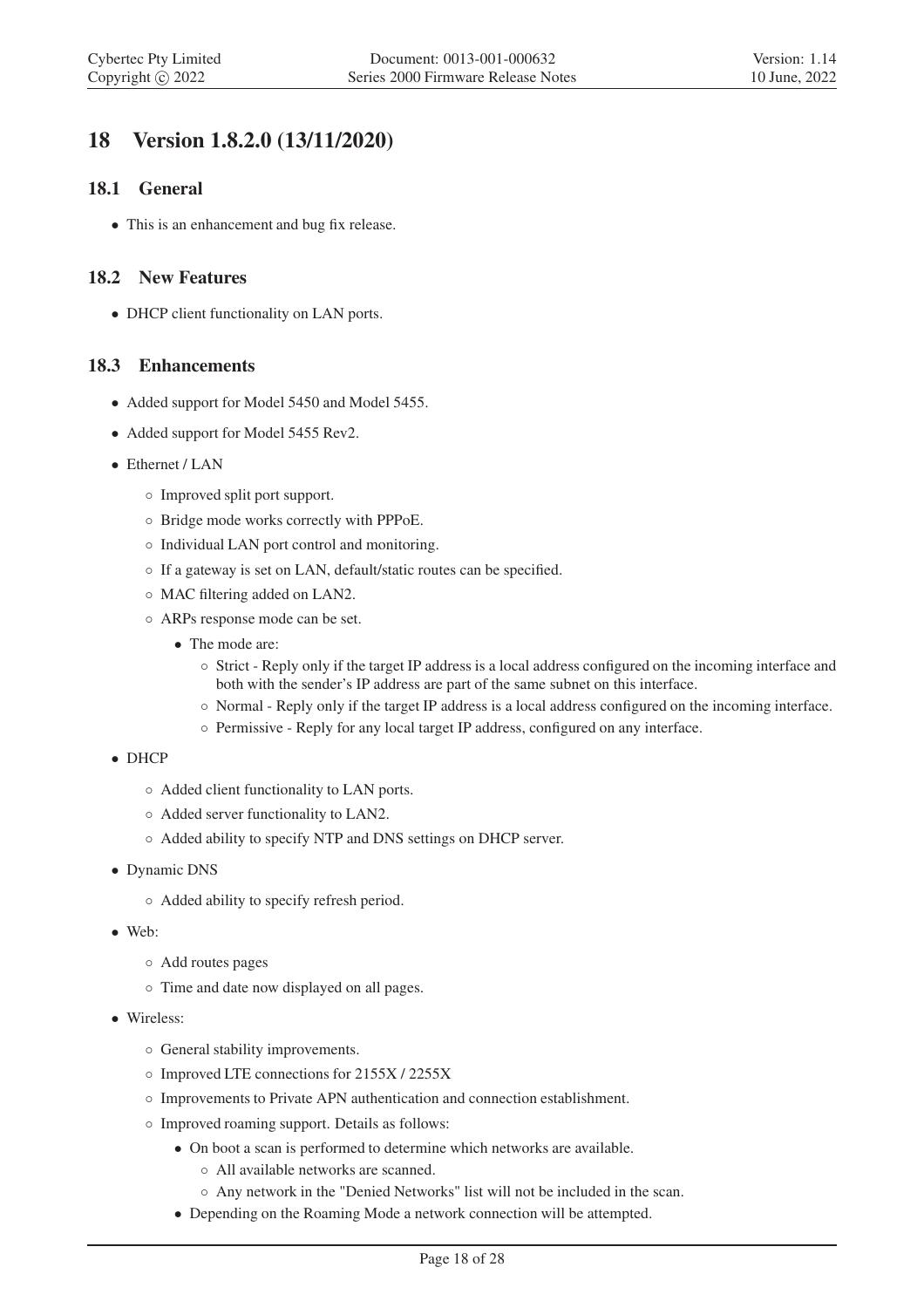- If successful, remain on the selected network.
- If connection maintenance (remote ping) is enabled:
	- On failure the network is added to a temporary Deny List.
	- This is a standard ping test, not a performance test.
- If the all available networks are on the temporary deny list:
	- The temporary deny list will be cleared.
	- A network scan will be performed.
	- Attempt to connect to a network based on Roaming Mode setting.
	- This prevents all available networks being locked out should the ping server not respond.
	- Adding a network to the Deny List will have immediate effect.
	- If the network is currently connected it will be disconnected.

#### 18.4 Bug Fixes

- IPsec: Resolved Back to Back ping issue.
- VRRP:
	- Resolved issue of not going to backup when Ethernet interface is disabled.
	- Resolved issue on 5455 not going to backup when xDSL cable is removed.
- Bridged PPPoE: Resolved packet loss issue.
	- For this to work there are restrictions:
		- The Ethernet port configuration must be in split mode; and
		- Bridge mode can only be set to LAN1.
- Resolved the MAC address filtering stability issue.
- Resolved alias IP issue on DMM units.
- Resolved root and subordinate certificate issue.

#### 18.5 Known Issues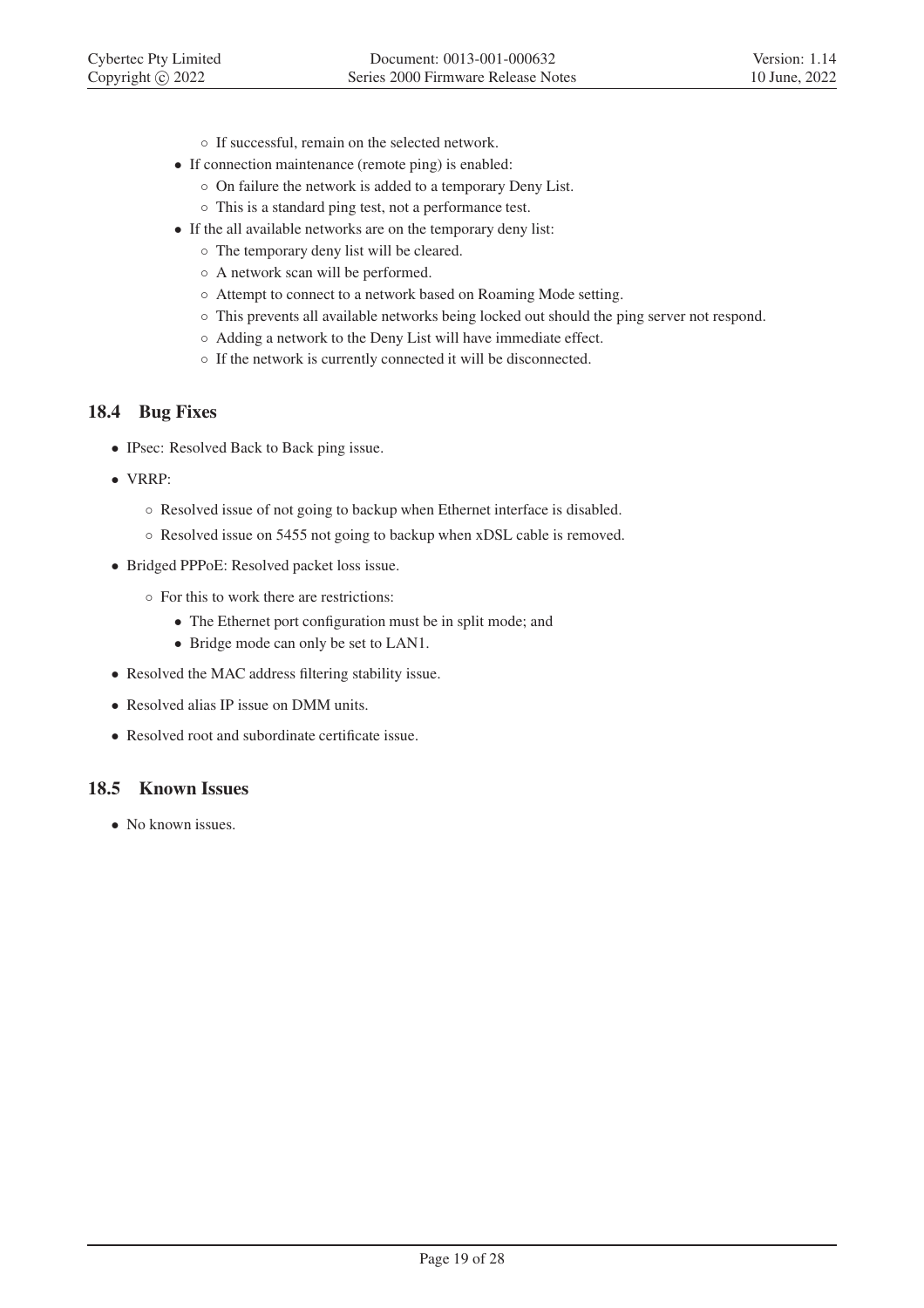## 19 Version 1.8.1.0 (11/05/2020)

#### 19.1 General

• This is an enhancement and bug fix release.

#### 19.2 New Features

• DMM-450 & DMM-250: Added remote syslog support.

#### 19.3 Enhancements

- Added SHA2 support to:
	- IPsec
	- Open VPN
	- Web server
	- SNMP
	- SCEP
- IPsec:
	- Added XAuth server
	- Added ability to enforce strict settings.
- Security:
	- General improvements.
	- Password cannot be set to the default.
	- Warning if password has not been changed from default.
	- TLS upgrade.
- Web:
	- Improved Javascript error handling on various web pages.
	- Added hardware version to information page.
- Wireless:
	- Improved LTE connection establishment.
	- Improved LTE authentication prior to network connection. This reduces instances of connection to UMTS prior to connection to LTE.
	- Improved LTE connection times in some situations.
	- Improvement to band swapping on some models.
	- Improved roaming support.
	- Improvements to Private APN authentication and connection establishment.
- Serial Server: DNP3 primary / backup support improved.
- Log: Improvements to log rotation.
- VRRP: Added ability to add polling source address.
- SCEP: added support for non chained certificates.
- PPP: Updated.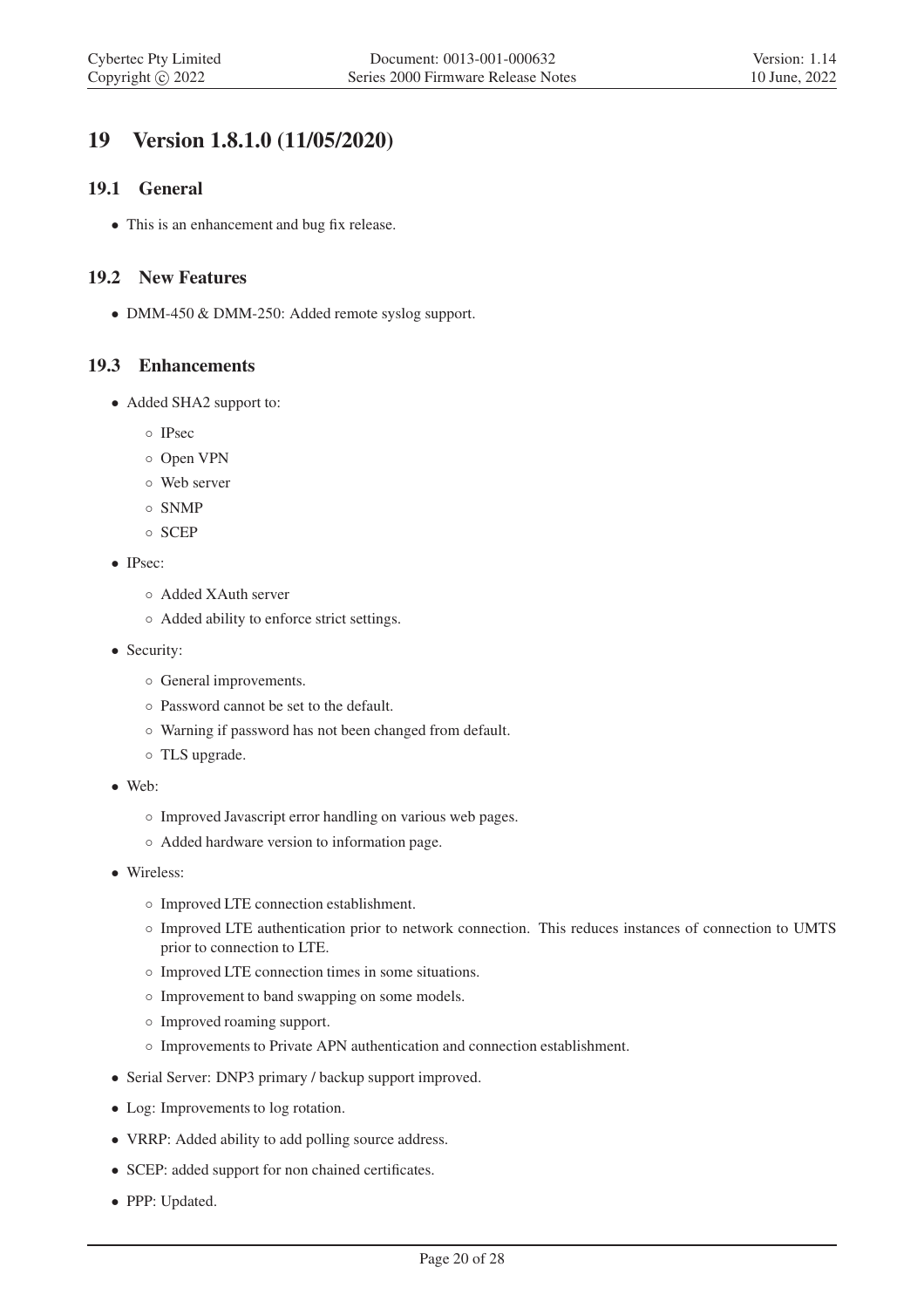#### 19.4 Bug Fixes

- IPsec: Individual tunnel restart no longer causes all tunnels to restart.
- Custom route: Fixed issue where custom routes we not maintained through upgrade.
- CLI: Fixed issue with firmware upgrade command.
- SMS: Fixed case sensitivity issue for VPN tunnel trigger.
- Firewall: Fixed issue with limit on number of rules. Limit is now 150.

#### 19.5 Known Issues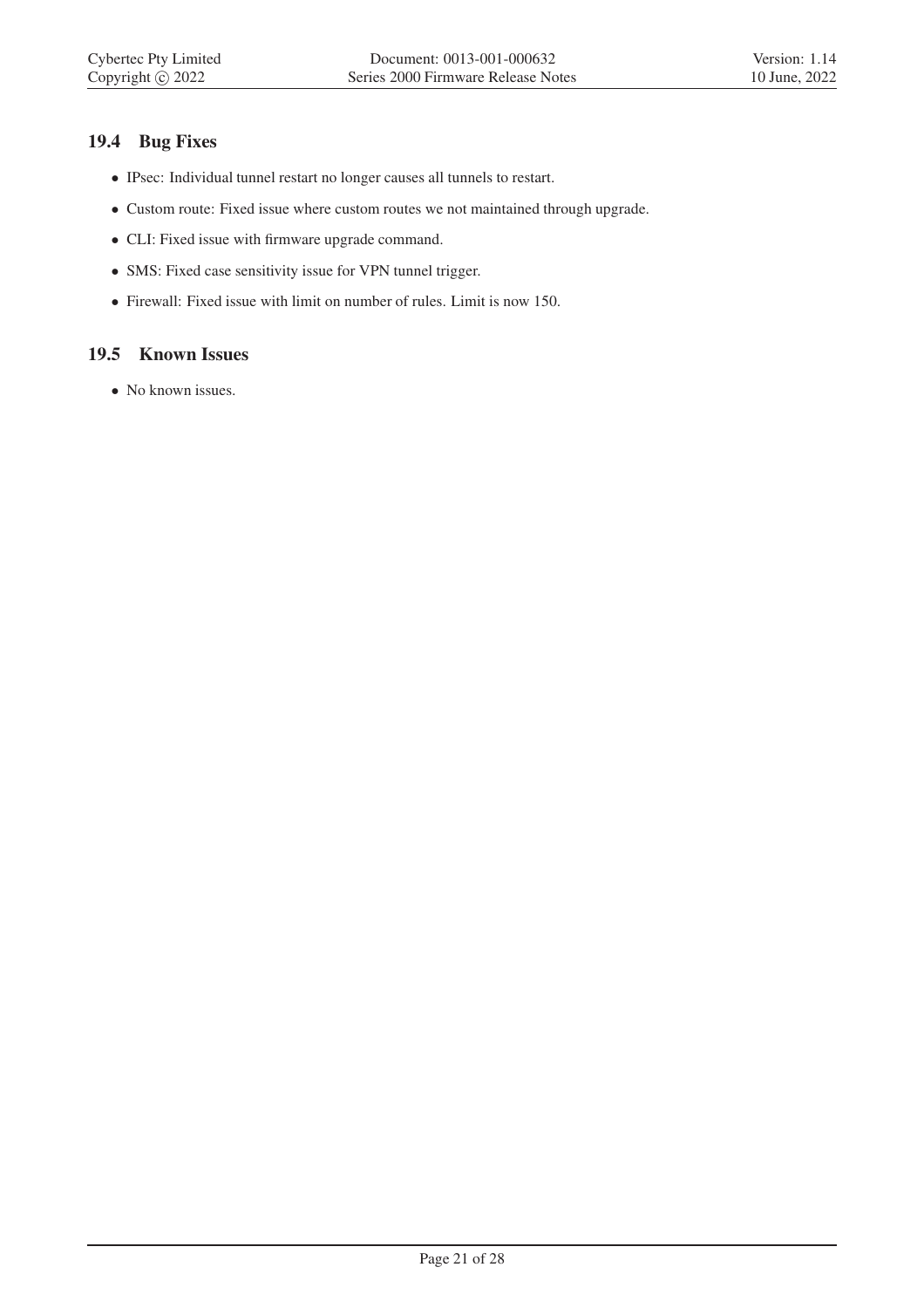## 20 Version 1.8.0.1 (19/12/2019)

#### 20.1 General

- This is an enhancement and bug fix release.
- When upgrading from firmware version V1.8.0.0 NAPT settings should be checked.

#### 20.2 New Features

• No New features

#### 20.3 Enhancements

- Improved upgrader.
- Improvements to web pages.
- Improvements to CLI.

#### 20.4 Bug Fixes

- Fixed issue with 3G connection on some 3G only models.
- Fixed RADIUS server authentication.
- Fixed issue with OpenVPN dropping route on configuration update.
- Fixed interface issue when NAPT disabled.

#### 20.5 Known Issues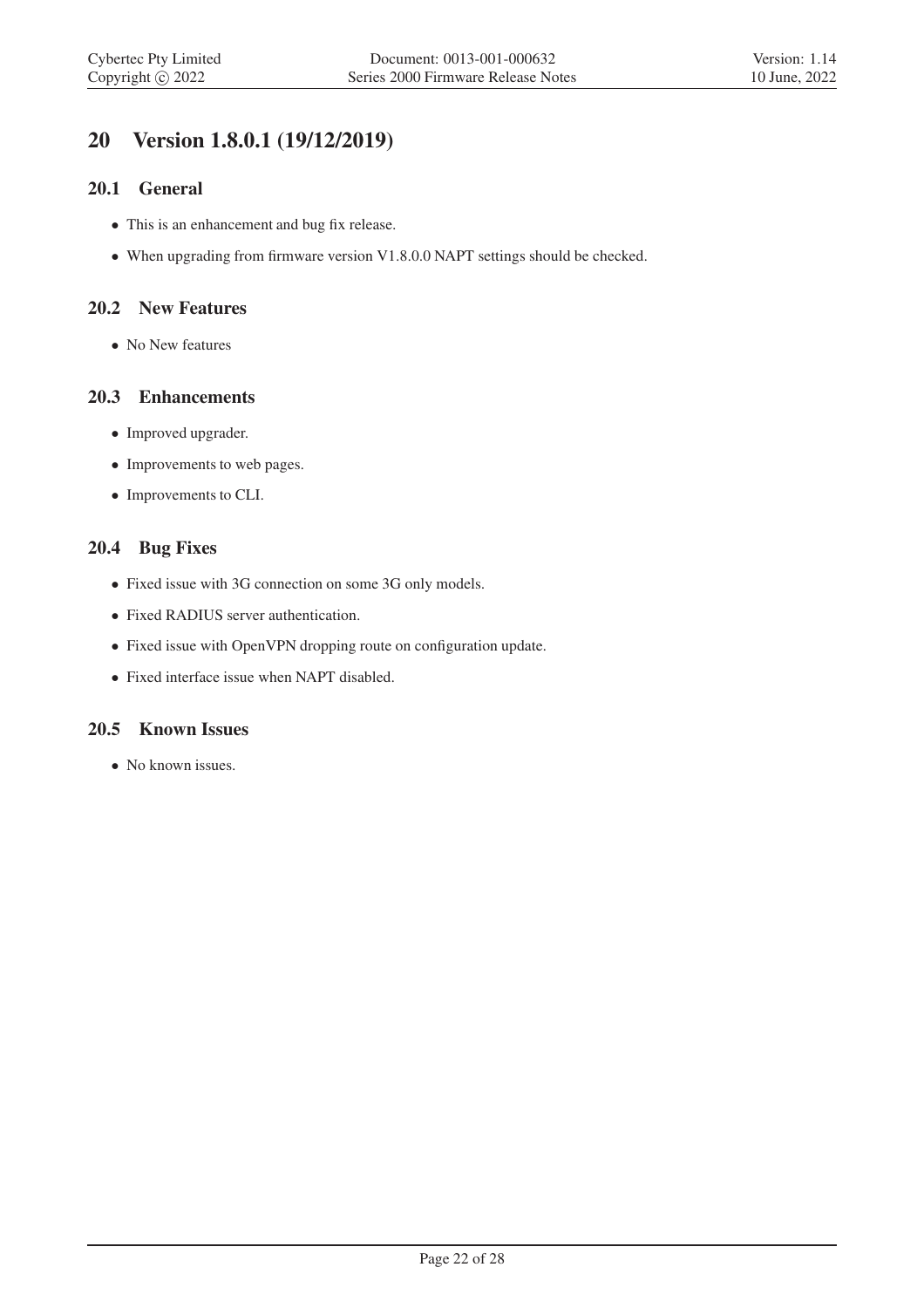## 21 Version 1.8.0.0 (15/11/2019)

#### 21.1 General

• This is an enhancement and bug fix release.

#### 21.2 New Features

- Web: Improve the web authentication process.
- Web: All web interactions are now Session based.
- Web: Added logout capabilities.
- LLDP: Added support for LLDP
- LLDP: Disable flooding of LLDP packets by default (can be re-enabled).
- mDNS: Added basic mDNS capabilities.
- LAN: A Link Local address can be enabled on the LAN interface (and discovered through mDNS)
- LAN: Allow ethernet ports to be separated into two independent networks.
- DMM-450: Added Loopback Interface configuration.
- DMM-450: Added support for MAC filtering.

#### 21.3 Enhancements

- Web: Improved Javascript and functionality of various web pages.
- DMM-450: Raised the number of certificates from 1 to 4.
- DMM-450: Increase the number of IPSec tunnels from 1 to 3.
- IPSEC: Allow the specification of the Source Address various connections.
- Interface: Allow strict ARP checking to be enabled on Ethernet ports (default off).
- DHCP: Move configuration to DHCP specific web page.
- DNS: Move "Automatically obtain DNS from WAN interface" to the dns page.
- MSP: Better reporting of Signal Quality information for Rev2 Units.
- MSP: Improve the roaming code to support more networks and moving between technologies better.
- Wireless: Add additional LTE band Connectivity on some units.
- Wireless: Add option to enable or disable case sensitivity for SMS triggers.
- SNMP: Added Configurable Sysname.
- SNMP: Add button to send a "test" trap to all trap destinations. This is a temperature trap with a 237C value.
- SNMP: Added the device MAC address to the unit's MIB (Cybertec OID enterprise.15428.1.5.1.4).
- General: Shutdown improvements.
- General: Enable the LinkLocal Interface and MDNS on the initial boot (until a configuration has been saved).
- General: Improve the routing efficiently through better interrupt management.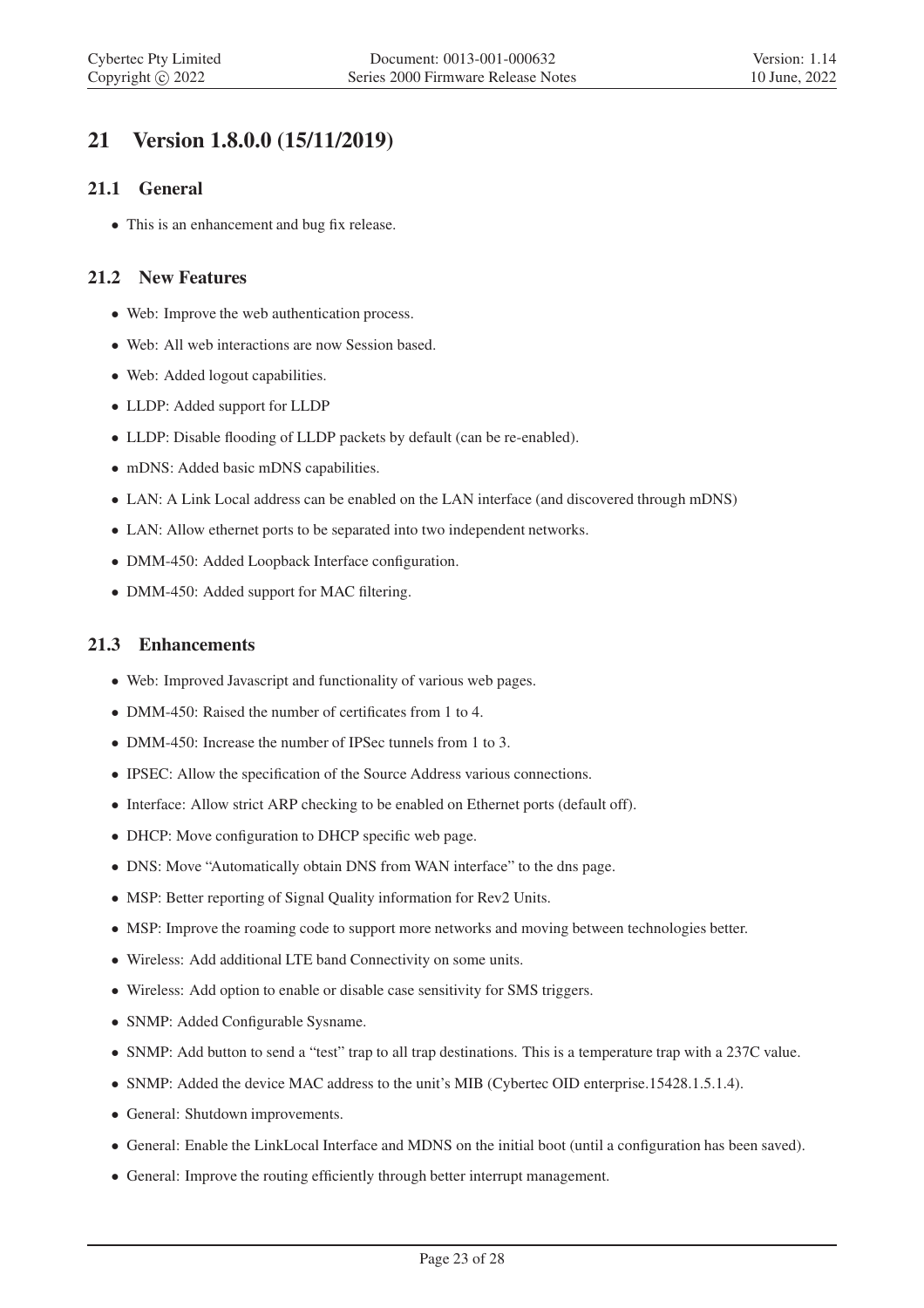#### 21.4 Bug Fixes

- Loopback: Correctly set address when changed while enabled.
- SerialServer: Fixed an issue with Reverse Telnet.
- SerialServer: Fixed issues with disconnection and reconnection of dnp3, modem emulation and tcp serial modes.
- HW: Fixed an issue with frequency band display on Model 2455X Rev2 Hardware.
- GPS: Correctly save and restore the authentication required config.
- DynDNS: Fix an issue where the password was not being correctly restored after reboot.
- Time: If a date has not be saved previously default to the BuildDate rather than Epoch.
- SMS: Remove triggers that are not valid for that unit (EG CSD on a unit without CSD capabilities).
- SNMP: Block SNMP traffic until the SNMP agent has time to correctly initialise.
- SNMP: Do not Populate SysContact or SysLocation if empty.
- Interface: Update packet counters periodically to remove "Large Jump" errors.
- CLI: Fixed an issue displaying SMS support.
- Diagnostics: Clear Ping trace on Config Reset.
- OpenVPN: Display the import OpenVPN configuration.

#### 21.5 Known Issues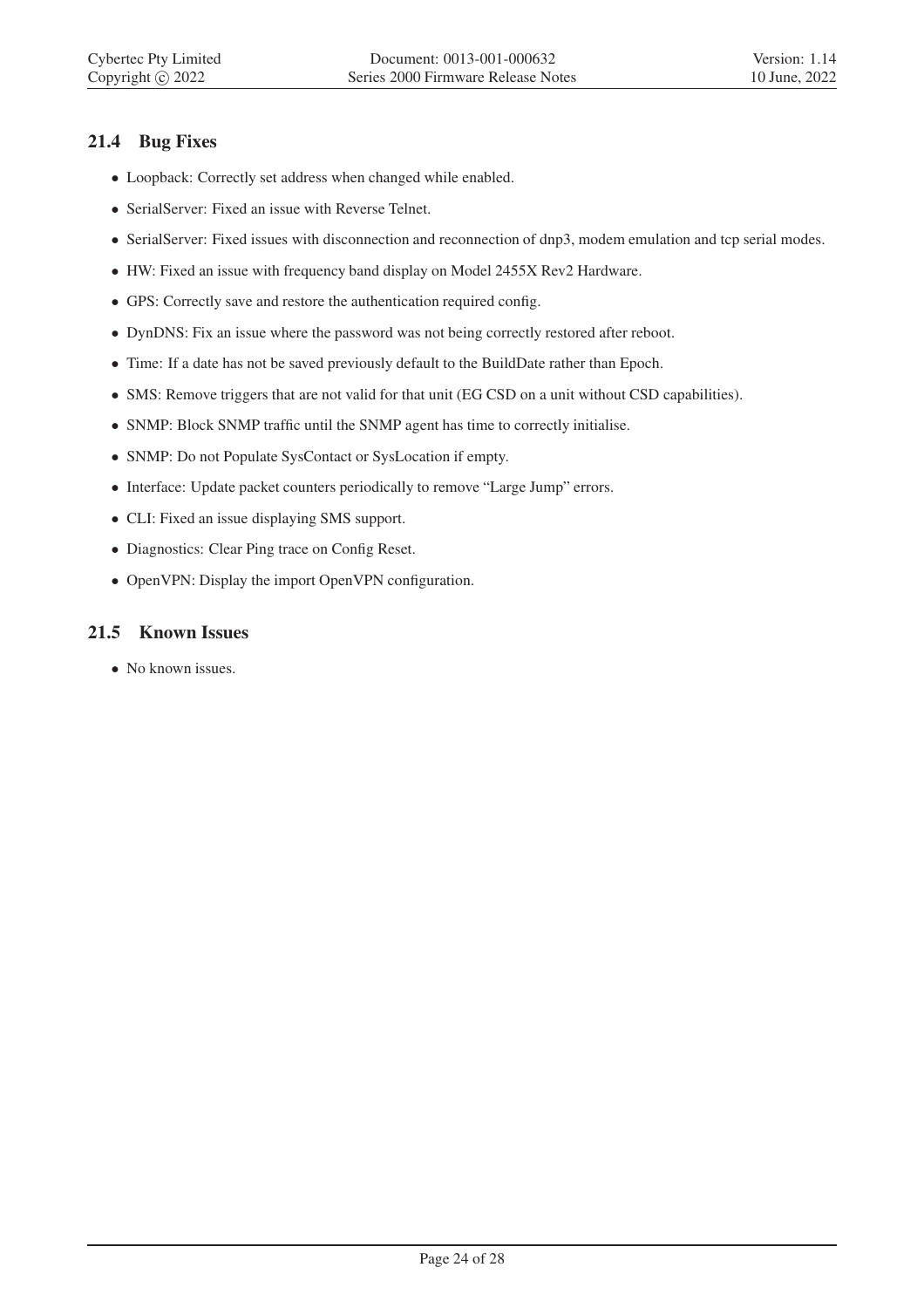## 22 Firmware Upgrade Procedure

The firmware upgrade procedure for the Series 2000 3G/4G Modem / Router is described. The same procedure can be used for all models in the product range.

#### 22.1 Connect to the Web interface

- Connect to the Web interface of the modem either via the Ethernet interface or the wireless interface if web access is enabled.
- If connecting via the Ethernet interface:
	- Connect an Ethernet cable between the modem and the PC which will be used for the upgrade.
	- Open a web browser on the PC and enter the IP address of the LAN address of the modem. Note: The IP address of the modem may be configured differently for each installation. The default IP address is 10.10.10.10
- If connecting via the wireless interface:
	- Open a web browser on the PC and enter the IP address of the wireless interface.
- When prompted supply the user-name and password.
- The main status page should now be displayed.
- If the main page is not shown check:
	- If using the Ethernet interface:
		- The Ethernet cable is connected correctly to the modem and the PC.
		- The IP address of the modem is correct.
		- The Ethernet ports are enabled.
	- If using the wireless interface:
		- The wireless IP address is correct and is publicly accessible.
		- The firewall rules have been set to allow wireless web access.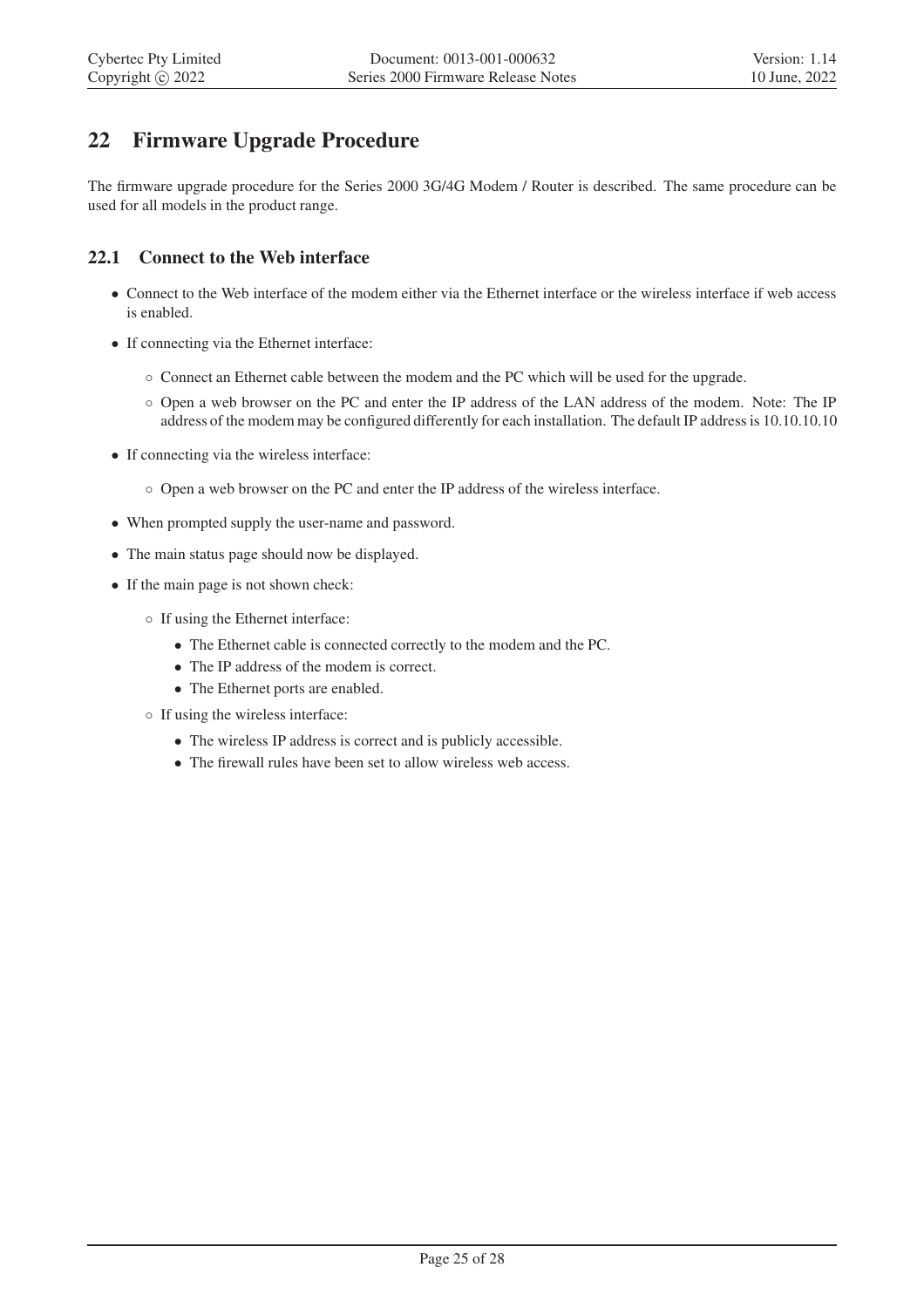#### 22.2 System Backup and Upgrade

• Select System ⊲Backup & Upgrade. The System Backup & Upgrade page will be displayed as shown in Figure 1.

| CYBERTEC<br><b>Series 2000 Modem</b>                   |                           |         |                                                       |            |                      |                                   |
|--------------------------------------------------------|---------------------------|---------|-------------------------------------------------------|------------|----------------------|-----------------------------------|
| <b>Status</b>                                          | System Wireless Network   | Routing | Firewall                                              | <b>VPN</b> | <b>Serial Server</b> | Management                        |
| <b>Administration Backup &amp; Upgrade Information</b> |                           |         | <b>Power</b>                                          |            |                      |                                   |
| <b>Backup &amp; Upgrade</b>                            |                           |         |                                                       |            |                      |                                   |
|                                                        |                           |         | <b>Backup current configuration</b>                   |            |                      |                                   |
|                                                        |                           |         | S2000-ff-ff-00-000218-103937.ccd (click here to save) |            |                      |                                   |
|                                                        |                           |         |                                                       |            |                      |                                   |
|                                                        |                           |         | Restore a saved configuration                         |            |                      |                                   |
|                                                        | Select configuration file |         |                                                       |            | Browse               |                                   |
|                                                        |                           | Upload  |                                                       |            |                      |                                   |
|                                                        |                           |         |                                                       |            |                      |                                   |
|                                                        |                           |         | Upgrade Series 2000 firmware                          |            |                      |                                   |
|                                                        | Current firmware version  |         |                                                       |            | 1.21                 |                                   |
|                                                        | Select upload file        |         |                                                       |            | Browse               |                                   |
|                                                        |                           | Upload  |                                                       |            |                      |                                   |
|                                                        |                           |         |                                                       |            |                      |                                   |
|                                                        |                           |         |                                                       |            |                      |                                   |
|                                                        |                           |         |                                                       |            |                      |                                   |
|                                                        |                           |         |                                                       |            |                      | Copyright © 2009 Cybertec Pty Ltd |

Figure 1: The System Backup & Upgrade page.

#### 22.2.1 Backup Configuration

- It is recommended to save the current configuration file.
- The configuration of the modem is forward compatible. This means the configuration of the modem will still be correct after a firmware upgrade to a later version even though the format used to store the configuration may be changed.
- The configuration of the modem is not always backward compatible. This means that if the modem firmware is replaced with an earlier version the configuration file may not be readable by the earlier version of firmware and so the configuration will revert to the default settings. If the configuration file from the earlier version was saved prior to the upgrade then this configuration can be loaded into the modem to restore the previous settings after reverting to the earlier revision of firmware.
- To save the configuration click the link in the section titled "Backup current configuration" as shown in Figure 2 and save the file to the local machine.

**Backup current configuration** S2000-ff-ff-00-000218-103937.ccd (click here to save)

Figure 2: System configuration backup.

• To restore a configuration click the Browse button in the section title "Restore a saved configuration" as shown in Figure 3 then click the Upload button.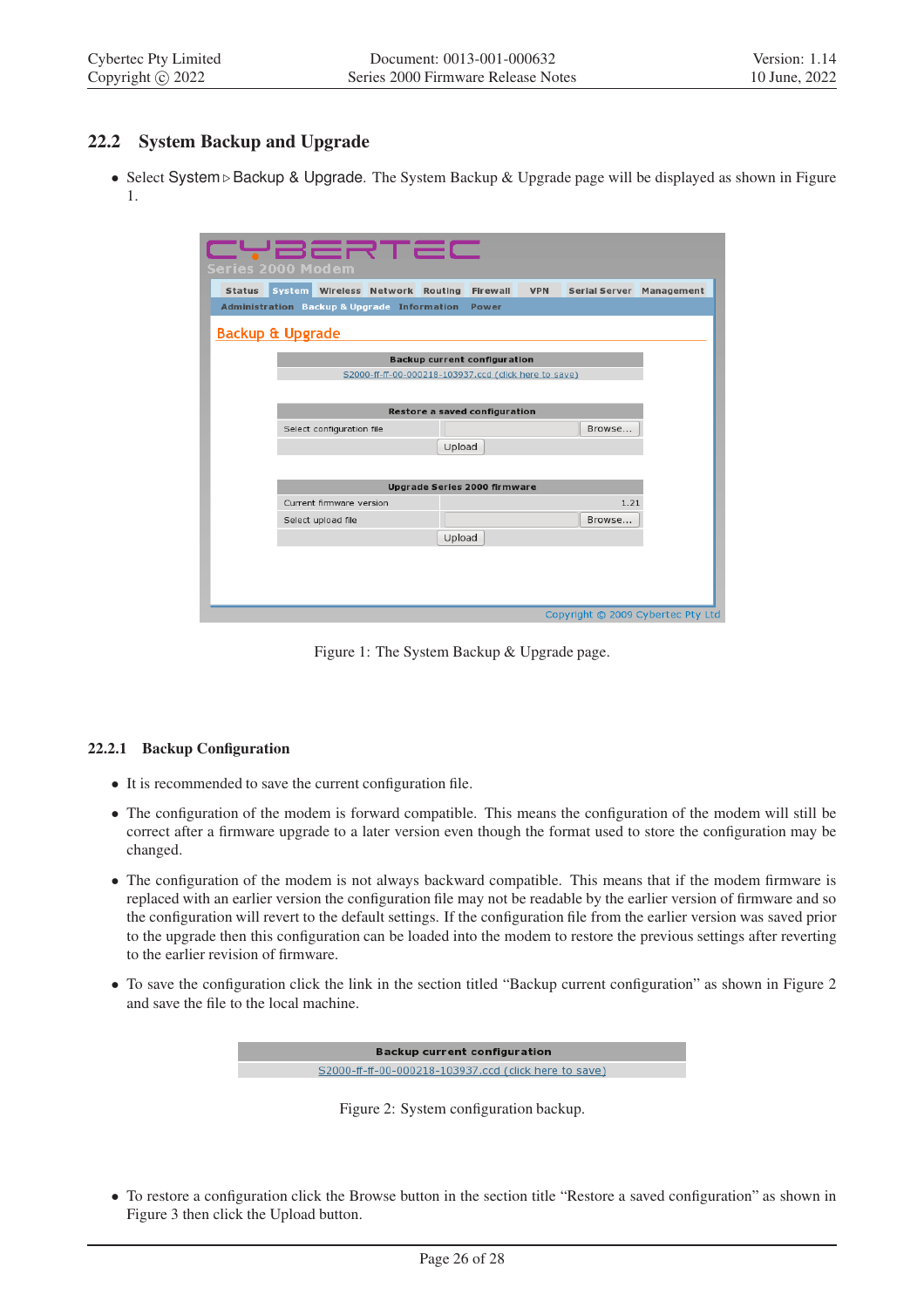|                           | Restore a saved configuration |        |
|---------------------------|-------------------------------|--------|
| Select configuration file |                               | Browse |
|                           | Upload                        |        |

Figure 3: System configuration restore.

#### 22.2.2 Firmware Upgrade

- In the section titled "Upgrade Series 2000 firmware" click the Browse button and navigate to and select the upgrade file appropriate for the modem being upgraded as shown in Figure 4. Refer to Section 2 on page 1 for the firmware file name and version number details.
- If the incorrect file is selected the upload will fail and report an error.

|                          | Upgrade Series 2000 firmware |        |
|--------------------------|------------------------------|--------|
| Current firmware version |                              | 1.21   |
| Select upload file       | 100-images/S2000-v140.upg    | Browse |
|                          | Upload                       |        |

Figure 4: Select the upgrade file.

- Click the Upload button. The file will now be transferred to the modem.
- When the upload is complete the Upgrade section of the page will change to be similar to that shown in Figure 5.

|                         | Upgrade Series 2000 firmware |
|-------------------------|------------------------------|
| Status of uploaded file | Passed                       |
| Filename                | series-2000-v140.img         |
| Release                 | 1.40                         |
| Build date              | 24/04/2010                   |
| Upgrade                 | Cancel Upgrade               |

Figure 5: File has been uploaded to the modem.

- Check that the information shown is correct.
- If the data is correct click the "Upgrade" button.



Once the Upgrade has started power must be maintained to the modem to prevent corruption of the Flash memory.

• The Upgrade section of the page will now show a message as shown in Figure 6.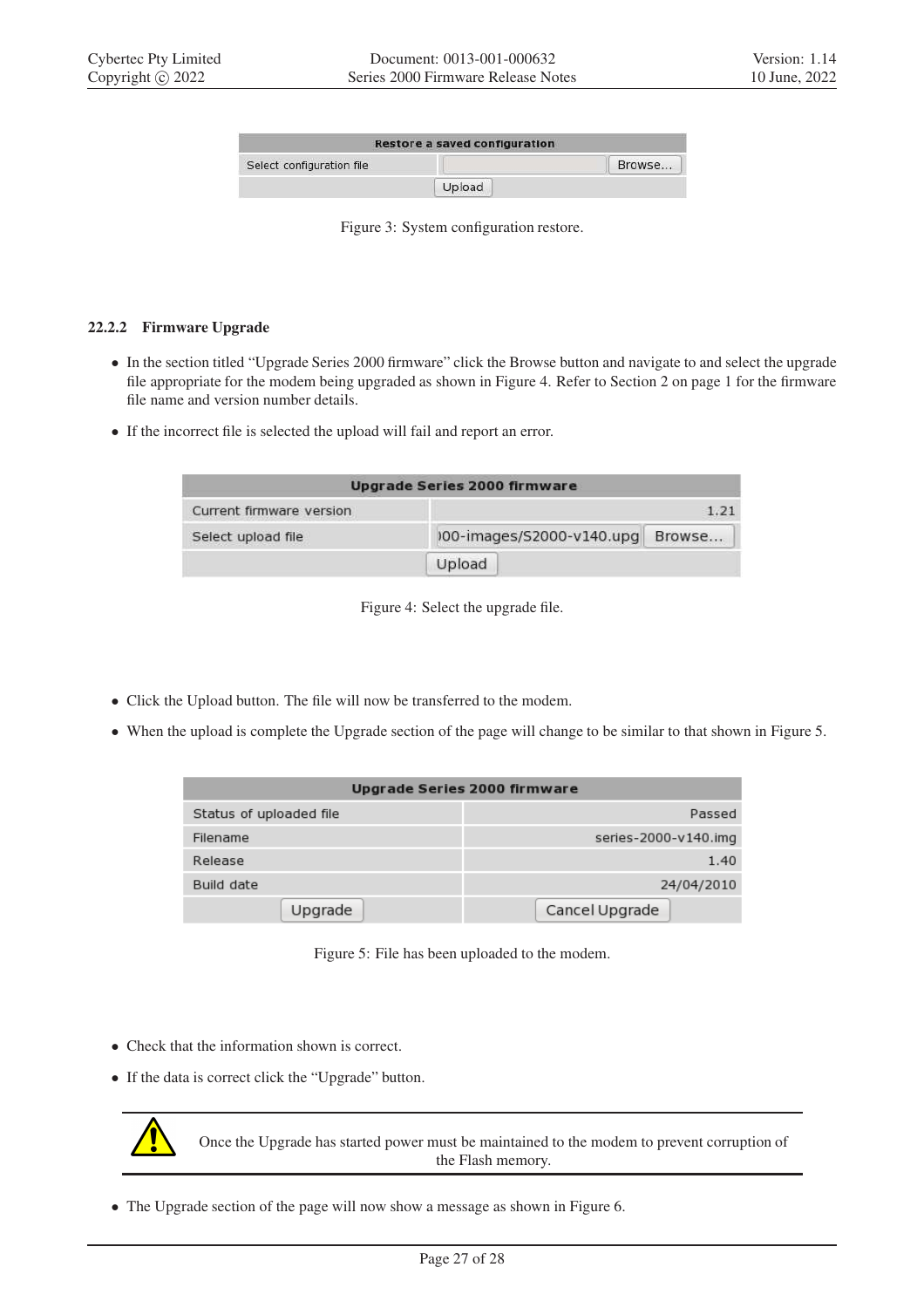#### Upgrade Series 2000 firmware

The Series 2000 is now starting the upgrade. The upgrade will take several minutes to complete and the modem will be offline during this time. The modem will reboot once the upgrade is complete.

Figure 6: The Upgrade page.

- During the upgrade:
	- the top two front panel LEDs will flash alternatively Red then Green.
	- the modem will disconnect from the wireless network.
	- the modem will not respond to any network traffic.
	- the modem will re-boot when the upgrade has completed
- When the Upgrade has completed and the modem has re-booted the new firmware version can be checked in the System Information page. Figure 7 is an example of the System Information page after the upgrade has completed. Note only the Application Version is shown.

| Administration Backup & Upgrade Information | Power                          |
|---------------------------------------------|--------------------------------|
| <b>System Information</b>                   |                                |
|                                             | <b>Series 2000 Information</b> |
| Model                                       |                                |
| Serial Number                               |                                |
| <b>Application Version</b>                  | 1.40                           |
| Bootloader Version                          |                                |
|                                             | <b>Hardware Addresses</b>      |
| LAN MAC                                     |                                |
| Wireless IMEI                               |                                |
| Wireless IMSI                               |                                |
| Wireless Software Version                   |                                |

Figure 7: The System Information page after the upgrade.